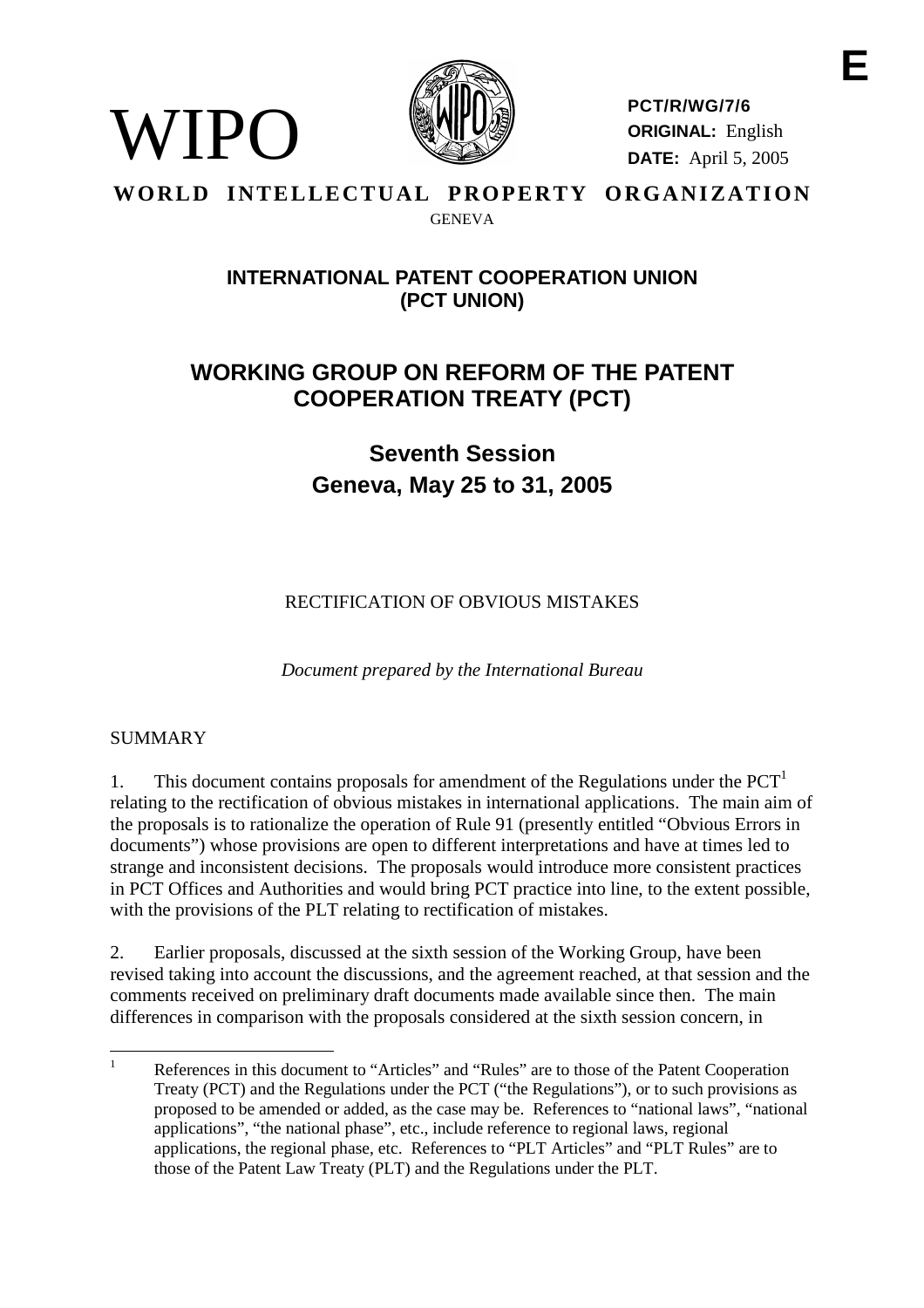#### PCT/R/WG/7/6 page 2

particular: (i) the definition as to which mistakes are to be considered as being "obvious" and thus rectifiable; (ii) the question as to the enotional person who should understand what was intended by the applicant and who should make the finding whether the alleged mistake is obvious; and (iii) whether, and if so, to which extent, the competent authority should be able torely on extrinsic d ocuments when deciding whether to authorize the rectification of a mistake.

### **BACKGROUND**

3. The Working Group, at its fifth and sixth sessions, considered proposals for a mendment of the Regulations under the PCT relating to the rectification of obvious mistakes. The Working Group's discussions at its previous (sixth) session (seed ocument PCT/R/WG/6/12, paragraphs 43 to 57) are outlined in the following paragraphs:

"43. Discussions were based on document PCT/R/WG/6/3.

"44. Therew as a clear divergence of views among delegations as to the cases and circumstances in which mistakes in international applications and related documents should be rectifiable under Rule 91.

"45. After some discussion, the Working Group agreed that the Sec retariat should further consider how to take this matter forward, taking into account the comments and suggestions noted in the following paragraphs, preferably by making use of the PCTReform and PCT/MIA electronic forums.

"46. While there was some suppo rtfor aliberal approach to the correction of obvious mistakes, several delegations considered that proposed amended Rule  $91.1(c)(i)$  was too broad, feeling that mistakes which only became apparent as a result of a lengthy investigation were not appropriat efor rectification under Rule 91.

"47. One delegation suggested that only mistakes in the request and other documents related to the procedure, but not in the description, claims and drawings, should be rectifiable under Rule 91, noting that mistakes in the description, claims and drawings could be corrected by way of amendments under Articles 19 and 34. It suggested that, since only *obvious* mistakes we rerectifiable under Rule 91, it was not necessary that rectifications be physically entered in the app lication documents in order for their meaning to be known. The delegation suggested that providing for rectifications in the description, claims and drawings added complexity and placed an unnecessary burden on examining staff. It considered that, if rec tifications of obvious mistakes in the description, claims and drawings were to be permitted, they should be limited to typographical and clerical mistakes which could be disposed of by clerical staff.

"48. Anumber of delegations and representatives of u sers pointed out that existing Rule 91 already permitted the rectification of obvious errors in the description, claims and drawings, and considered that it was in the interests of applicants, designated Offices (in particular smaller Offices) and third parties for any mistake, where rectifiable and noted at a sufficiently early stage, to be rectified by only one action in the international phase, thus having effect for the purposes of the procedure before all designated Offices. While some difficulties we reseen with the current proposals, they represented an improvement on the current provisions, which we renot clear enough to allow uniform interpretation.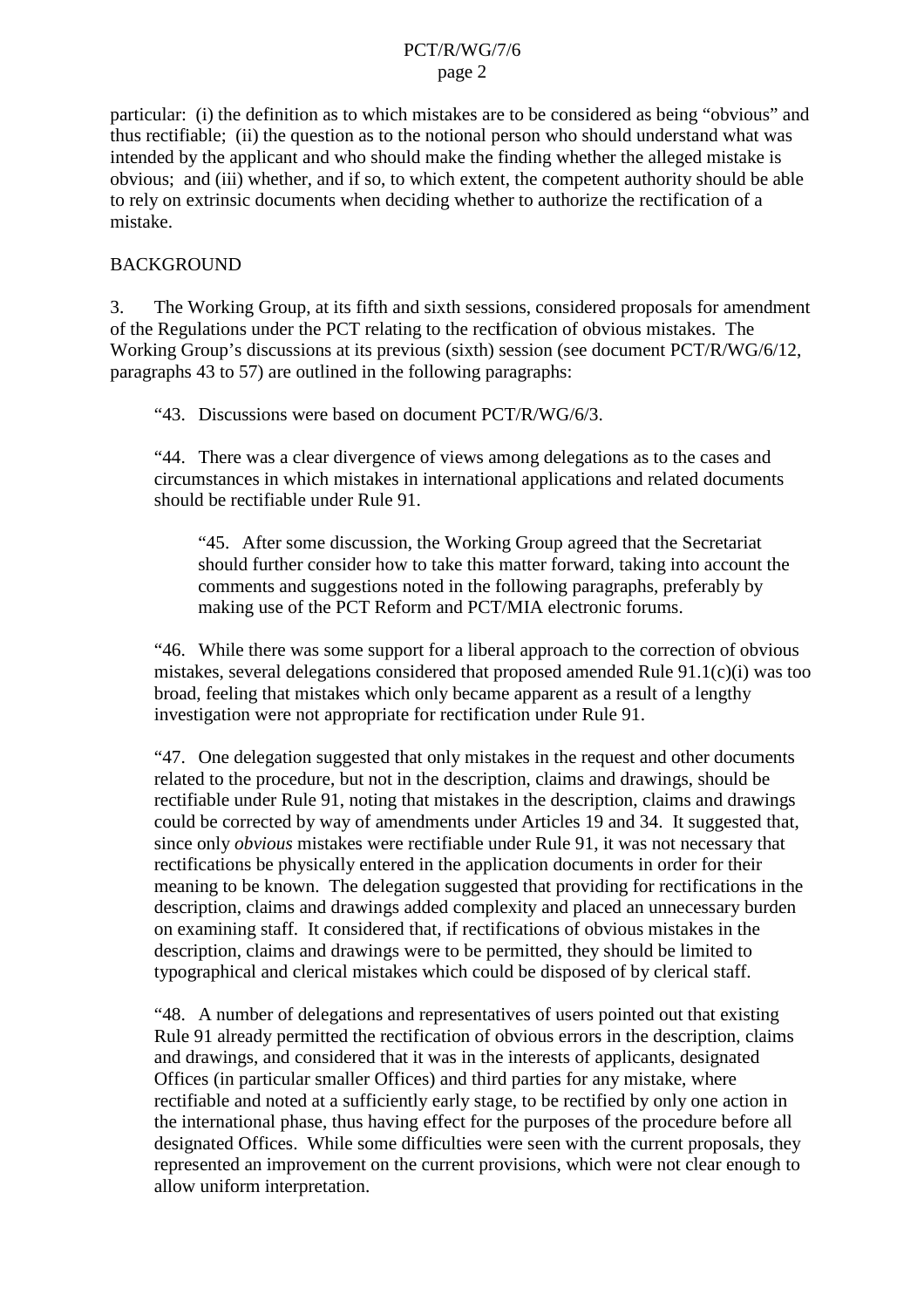"49. One delegation questioned the relationship between Rule 91 and other Rules offering correction procedures in the case of particular kinds of mistakes (such as Rule 26*bis* with regard to the correction of priority claims), and suggested that the more general Rule (Rule 91) should not apply where a more specialized Rule providing for correction was available.

"50. One delegation noted that the term "obvious" had a special connotation in connection with patent law, that is, indetermining whether the invention involved an  $inventiveste p (see, for example, Article 33(1)), and suggested that it might be$ preferable to avoid use of that term in connection with the rectification of mistakes.

"51. Opinions differed on the extent to which extrinsic documents (that is, documents other than the one in which the mistake occurred) should be able to be relied upon in support of a request for rectification. It was noted that the application of two tests was involved: (i) the recognition that the rewas indeed a mistake, and (ii) an assessment as to whether the proposed rectification was the only meaning which could have been intended. Most delegations which spoke on the matter considered that the fact that there was a mistake needed to be apparent on the face of the document containing the mistake, without referring to extrinsic documents, but a few delegation felt that extrinsic documents should be able to be considered at least in the case of mistakes in the request form. Some delegations considered that the question whether nothing else could have been intended than what is offered as rectification should also h ave to be answered without reference to extrinsic documents, but others considered that extrinsic documents should be able to be relied upon, at least incertain cases.

"52. Among those delegations which favored reliance on extrinsic documents, there was adivergence of views as to whether the list of such documents appearing in Rule  $91.1(c)(ii) was appropriate for all situations and whether it should be seen as$ exhaustive. There was a widespread feeling that it would usually not be acceptable to referto extrinsic documents in relation to mistakes in the description, claims and drawings. Some delegations considered that the kind of documents which should be accepted as evidence relating to a mistake should be determined by the competent authority, depend ingonthe facts of the particular case. Others felt that documents already on the file of the international applications hould always be able to be considered, although one delegation expressed concern that such an approach might lead to a large amount o f background art being filed with the international application in the hope that it might later be useful for attempting to introduce changes in the application.

"53. Anumber of delegations considered that its hould be explicit in the Rule itself, rather than left to Guidelines, that are ctification was not permitted to go beyond the disclosure in the international application as filed. One delegation considered that this should be expressed as a limitation of the legal consequences of a rectification ra ther than as a component of the test for whether a mistake was obvious and thus rectifiable. It was noted that it may be necessary for a designated Office to have before it, when considering this issue, the application papers both as filed and as rectifie d.

"54. Onerepresentative of users expressed the view that the priority document, being a clearly established document of record referred to in the request, should be able to be taken into account indeciding whether there was a rectifiable mistake in the international application. While there was some support for this view, particularly in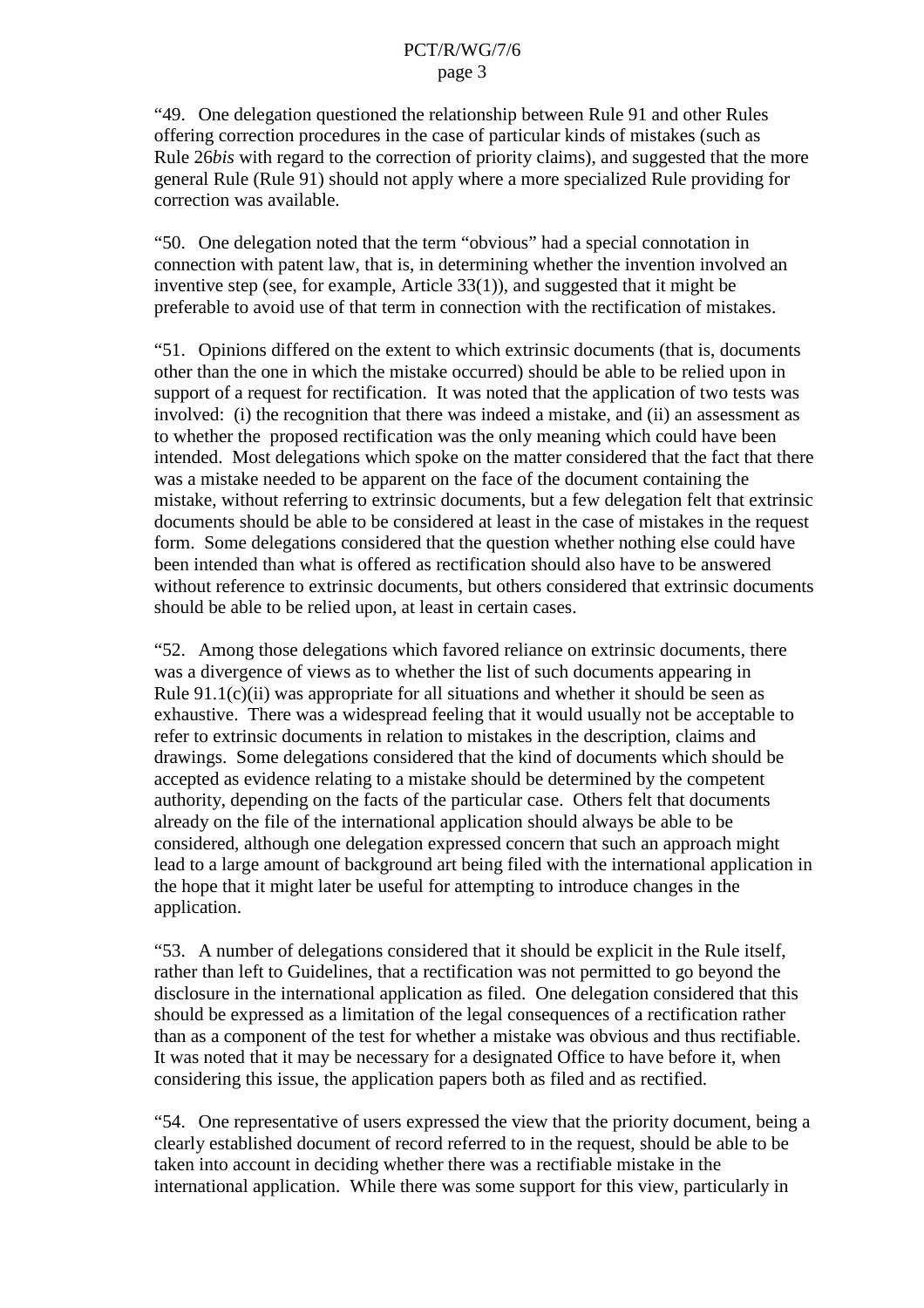#### PCT/R/WG/7/6 page 4

relation to mistakes which had been introduced by errors in translation, most delegations which spoke on the matter considered that the description, claims and drawings should be viewed on their face indeciding whether there was a clear mistake. It was noted that a remedy in some cases might be available by way of provisions relating to "missing parts" (seed ocuments PCT/R/WG/6/4 and 4 Add.1).

"55. Therewas wide ag reement that the current wording providing that "anyone" would need to "immediately" recognize that nothing else could have been intended was incapable of literal application and should be reviewed. A number of delegations considered that reference should be made to "the competent authority" rather than to "anyone." One delegation suggested that the notional reader in all cases should be an average person with no special skills, and specifically that the application of Rule 91 should not require the involvement of patent examiners. Other delegations felt that rectification of mistakes in the description, claims and drawings should be dealt with by referencetoa" personskilled in the art" and that the involvement of patent examiners was essential in relation tion to such rectifications.

"56. Therewere no objections to the notion of a single time limit for the requesting of rectifications (see proposed Rule  $91.2(a)$ ), but several delegations felt that  $28$  months from the priority date was too late to enable com pletion of all the necessary actions before the end of the international phase, noting, in particular, that the proposals envisaged the republication of the international application if the rectification of an obvious mistake was authorized after internati onal publication.

"57. Therewasdoubtexpressedastowhethertherewasanybenefitinallowing rectification of obvious mistakes in the description, claims and drawings during Chapter II proceedings, since such rectifications could in such cases be achi eved by way of amendments under Article 34. In this connection, one delegations uggested that the time limit for requesting rectifications might appropriately be aligned with that for filing a demand for international preliminary examination."

4. The Annex to this document contains revised proposals for a mendment of the Regulations relating to the rectification of obvious mistakes, taking account of the suggestions made by delegations and representatives of users at the sixth sessi on (see document PCT/R/WG/6/12, paragraphs 43to 57, reproduced in paragraph 3, above) and comments received on a preliminary draft document for the seventh session of the Working Group which had been made availa ble for comment on the WIPO website as PCT/R/WG/7 Paper No.6. For information and clarity, the proposals for amendment of Rule 91 are presented both in the form of a marked -up text of Rule 91 as proposed to be a mended (contained in Annex Dandin the fo rm of a "clean" text of the Rule 91 as it would stand after amendment (contained in Annex II). The main features of the revised proposals are outlined in the following paragraphs.

#### RECTIFICATION OF OBVIOUS MISTAKES

#### *Types of Rectifiable Mistakes*

5. Existing Rule 91 permits the rectification of "obvious errors" in the description, claims and drawings, as well as in the more "formal" request part of the international application. It would appear to be in the interest of applicants, designated Offices (in particular smaller Offices) and third parties that any mistake, where rectifiable and noted at a sufficiently early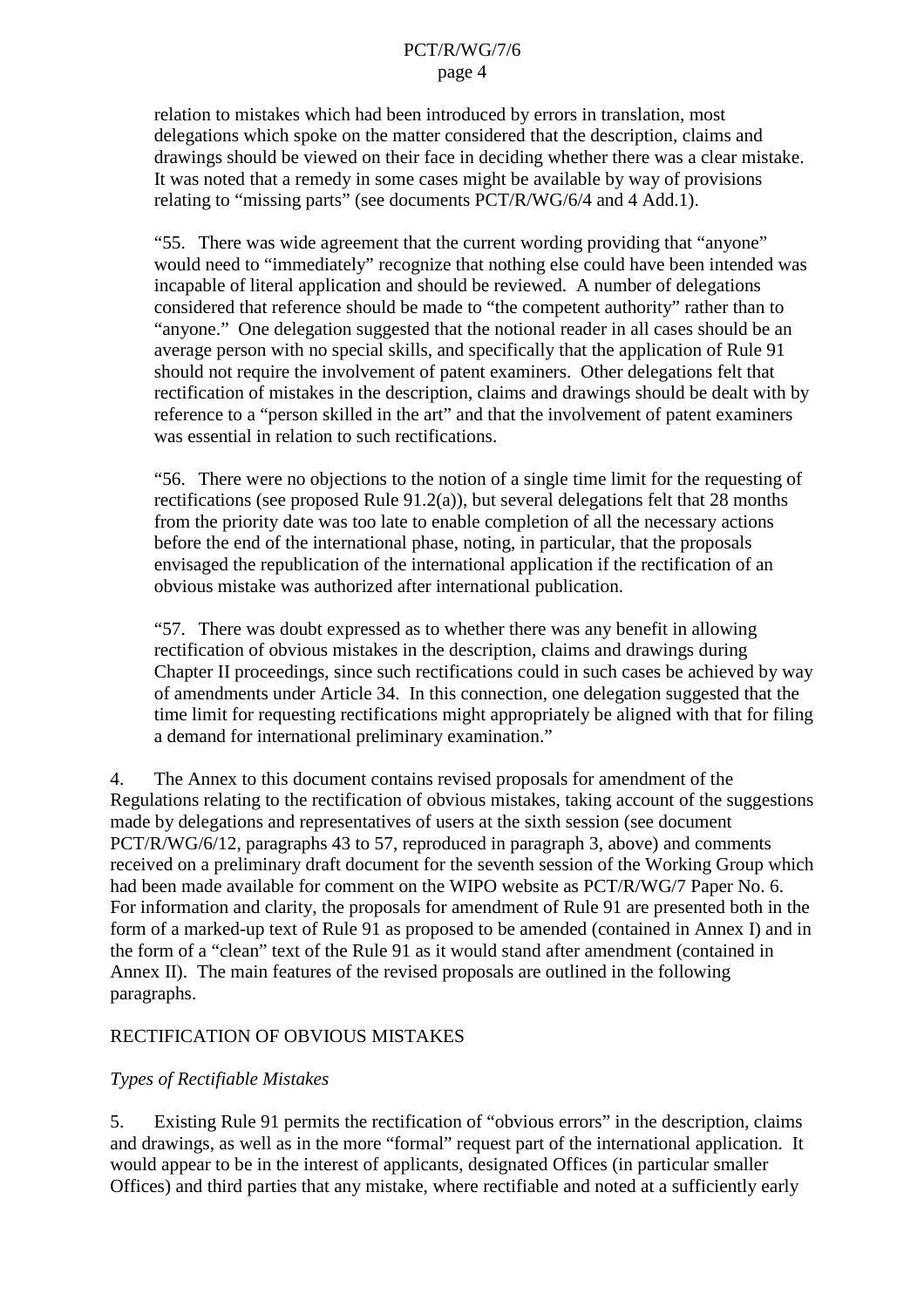#### PCT/R/WG/7/6 page 5

stage, is rectified by only one action in the international phase, thus having effect for the purposes of the procedu rebefore all designated Offices. It is thus not proposed, as had been suggested by one delegation during the sixth session of the Working Group (see the summary by the Chair of the sixth session, document PCT/R/WG/6/12, paragraph 47), that only mistakes in the request and other documents related to the procedure, but not in the description, claims and drawings, should be rectifiable under Rule 91, or to limit rectifications of mistakes in the description, claims or drawings to typographical and clerical m istakes which could be disposed of by clerical staff.

#### *Terminology*

6. "*Rectification*." Although the draft SPL Tuses the term "correction" instead of "rectification" (seedraft SPLT Article 7(3) and draft SPLT Rule 7(2)), it is provided, as was proposed indocument PCT/R/WG/6/3, to continue to use the term "rectification" so as to maintain the distinction, in the context of the PCT, between "rectifications" of obvious mistakes (under Rule 91), "amendments" of the description, claims ordrawings (under Articles 19 and 34) and "corrections" of formal defects (under Article 14 and Rule 26).

#### *Responsibility for Authorization of Rectification*

7. *Competent authorities* . It is proposed, as indocument PCT/R/WG/6/3, to make it clear which are the "competent authorities" responsible for authorizing the rectification of obvious mistakes appearing in the different elements of the international application and in related documents, bearing in mind the responsibilities of the different authorities in the different stages of the international phase. Under the proposals, the finding whether analleged mistake is obvious and thus rectifiable would be made:

(a) in the case of a mistake in the request pa rtof the international application or in a correction thereof —by the receiving Office;

(b) in the case of a mistake in the description, claims, drawings or abstract or in a correction thereof, orinanamendment under Article 19, unless the International Preliminary Examining Authority is competent under paragraph  $(c)$ , below —by the International Searching Authority;

(c) in the case of a mistake in the description, claims, drawings or abstract or in a correction thereof, orinanamendment under Article 19 or 34, where a demand for international preliminary examination has been made and has not been withdrawn and the date on which international preliminary examinations hall start in accordance with Rule 69.1 has passed —by the International Preliminary Examining Authority;

(d) in the case of a mistake inadocument not referred to inparagraphs (a) to (c), above.submitted to the receiving Office, the International Searching Authority, the International Preliminary Examining Authority or the International Bureau —by that Office, Authority or Bureau, as the case may be.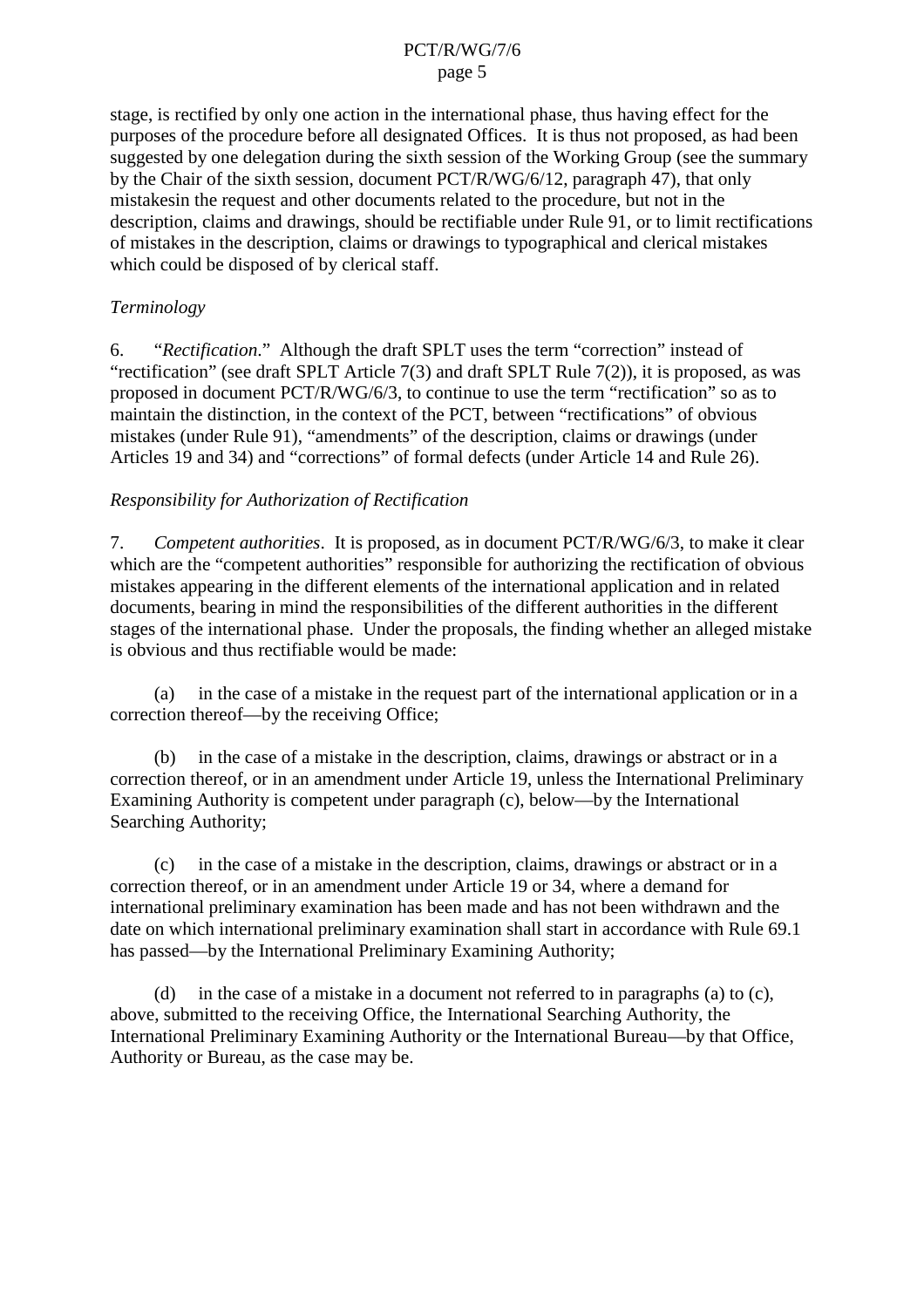#### *Rectification of "Obvious Mistakes"*

8. *"Obvious" to the competent authority*. Upon consideration of the concerns expressed by some delegations during the sixth session of the Working Group that mistakes which only became apparent as a result of a lengthy investigation were not appropriate for rectification under Rule 91 (see the summary by the Chair o fthe sixth session, document PCT/R/WG/6/12, paragraph 46), it is proposed:

(a) to continue to use, as at present, the term "obvious" mistake, noting that the term "obvious" appears to best define and most clearly describe the kind of mistake that should be rectifiable under Rule 91, despite the fact that it also has a special connotation in connection with the determination of inventive step (see the summary by the Chair of the sixth session, document PCT/R/WG/6/12, paragraph 50);

(b) notto ascribe any special attributes to the person in the competent authority making the finding whether an alleged mistake is "obvious" and thus rectifiable, and to simply refer to "the competent authority."

9. *Extrinsic documents* . Opinions differed in the sixth session of the Working Group as to whether, and if so, to which extent, extrinsic documents (that is, documents other than the one in which the mistake occurred) should be able to be relied upon (see the summary by the Chair of the sixth session, document PCT/R/WG/6/12, paragraphs 51, 52 and 54). Most delegations which spoke on the matter considered that the mistake and the rectification needed to be apparent on the face of the document containi ng the mistake, without referring to extrinsic documents (see the summary by the Chair of the sixthsession, document PCT/R/WG/6/12, paragraphs 51). Among those delegations which favored reliance on extrinsic documents in some circumstances, there was a w idespread feeling that it would usually not be acceptable to refer to extrinsic documents in relation to mistakes in the description, claims, drawings and abstract (see the summary by the Chair of the sixth session, document PCT/R/WG/6/12, paragraphs 52).

10. It is the refore no longer proposed, as indocument PCT/R/WG/6/3, that the competent authority should always be obliged to take into account, when making the finding whether an alleged mistake is "obvious", documents other than the document containing the mistake, irrespective of the question in which part of the international application the mistake occurred in. Under the revised proposal for amendment of Rule 91 contained in the Annex, the question whether the competent authority could rely on extrinsic documents would depend on which part of the international application is involved:

(a) Where the mistake is in the description, claims, drawings or abstract or in a correction thereof, or in an amendment under Article 19 or 34, the finding by the competent authority whether an alleged mistake is obvious would have to be made only on the basis of all the international application itself and, where applicable, the correction or amendment concerned, without any possible reliance on extrinsic documents.

(b) Where the mistake is in the request part of the international application or in a  $correction thereof, or in a document referred to in paragraph$   $7(d)$ , above, the finding by the competent authority would have to be made only on the basis of the international application itselfand, where applicable, the correction concerned, or the document referred to in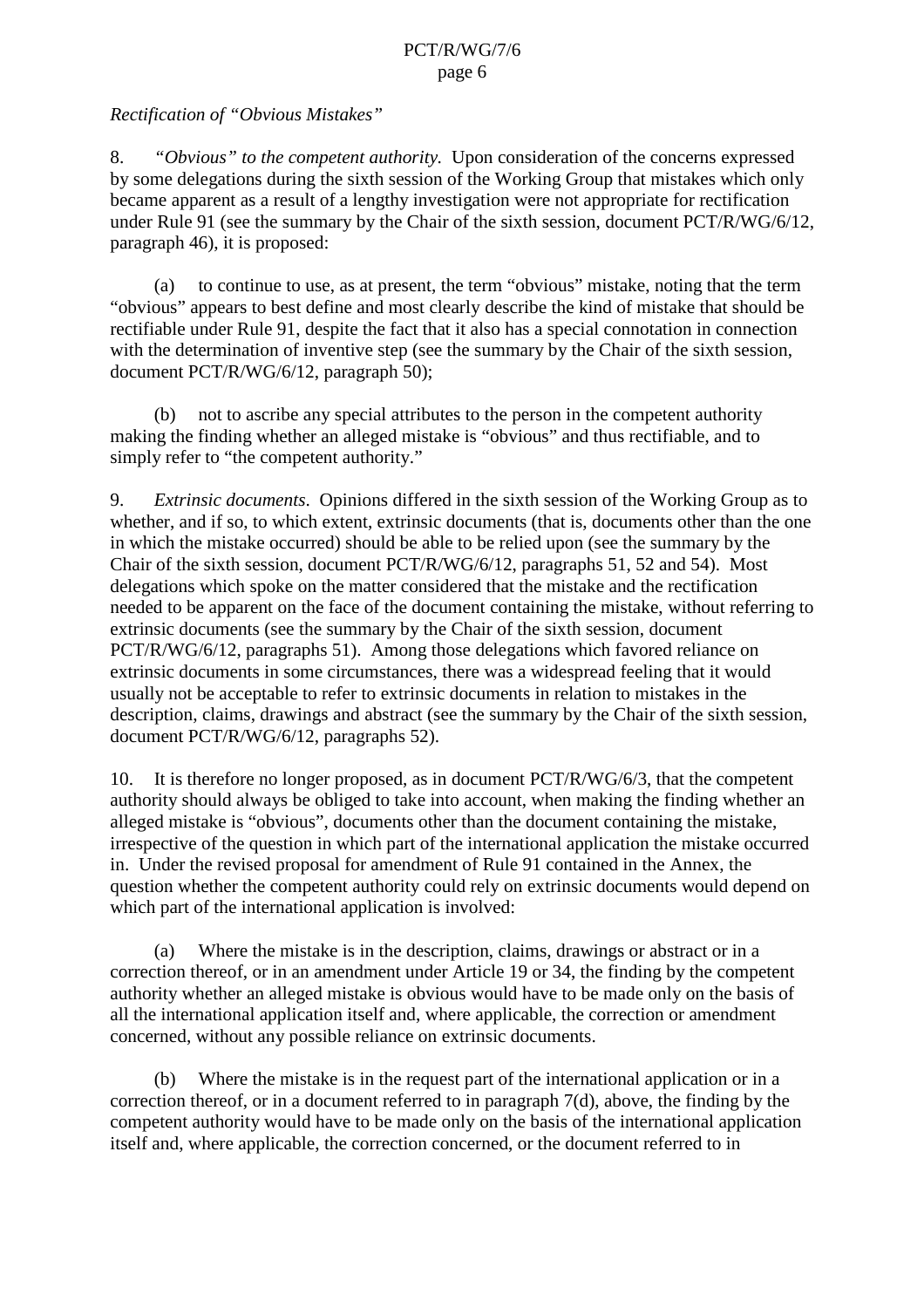#### PCT/R/WG/7/6 page 7

paragraph 7(d), above, together with any other documents ubmitted with the request, correction or document, as the case may be, and any other document contained in the authority's international application files at the applicable date referred to inparagraph 11, below. It is not proposed that extrinsic evidences hould be able to be used in a more liberal way, as had been suggested in a comment received on the preliminary draft document for the seventh session of the Working Group which had been made available for comment on the WIPO website as PCT/R/WG/7Paper No.6, noting that that view didnot find any support in other comments received.

11. *Applicabledate* .Aswasalreadypr oposedindocument PCT/R/WG/6/3, it is proposed that the applicable date to be used indetermining the allowability of a rectification of a mistake should be:

(a) where the alleged mistake is in a part of the international application as filed —the international filing date; or

(b) where the alleged mistake is inadocument other than the international application as filed, and including a correction or an amendment of the international application —the date on which the document containing the alleged mistake was received.

12. *Added matter.* At the sixtheses isomof the Working Group, any method delegations expressed the view that its hould be explicit in Rule 91 itself, rather than left to PCT International Search and Preliminary Examination Guidelines, that are ctification was not permitted to go beyond the disclosure in the international applications filed. One delegation considered that this should be expressed as a limitation of the legal consequences of a rectification rather than as a component of the test for whether a mistake was obvious and thus rectifiable (see the summary of the session by the Chair, document PCT/R/WG/6/12, paragraph 53). A related question concerns the way in which the International Searching Authority would handle requests for rectification of obvious mistakes in Article 19 amendments, noting that the question of whether the amendments themselves add new matter may arise in the course of deciding whether a rectification should be authorized.

13. The rectification of obvious errors in the description, claims and drawings, and also (although rarely in practice) in Article 19 amendments, is of course provided for under the present provis ions of Rule 91. It is proposed that procedures for handling such cases be addressed in the International Search and Preliminary Examination Guidelines, which need to set up straightforward guidance to Authorities, taking into account the fact that Author ities' practices may vary somewhat. To attempt to deal with the matters expressly in the Rule itself would overburden what is intended to be a simple procedure for dealing with obvious mistakes.

### *Mistakes not Rectifiable Under Rule 91*

14. *Omission of entiresheets, etc.* Asindocument PCT/R/WG/6/3, it is proposed to maintain the existing provision that the omission of an entire element or sheets hall not be rectifiable under Rule 91. Inview of the proposal to provide expressly fo rthe furnishing of missing parts of the description, claims or drawings (see PCT/R/WG/7 Paper No. 1 Rev.), it would not seem appropriate to change the existing provisions of Rule 91 in this respect. Furthermore, it is proposed to clarify what is meant by an "entire element" by referring expressly to the elements of the international application listed in Article 3(2) (request, description, claims, drawings and abstract).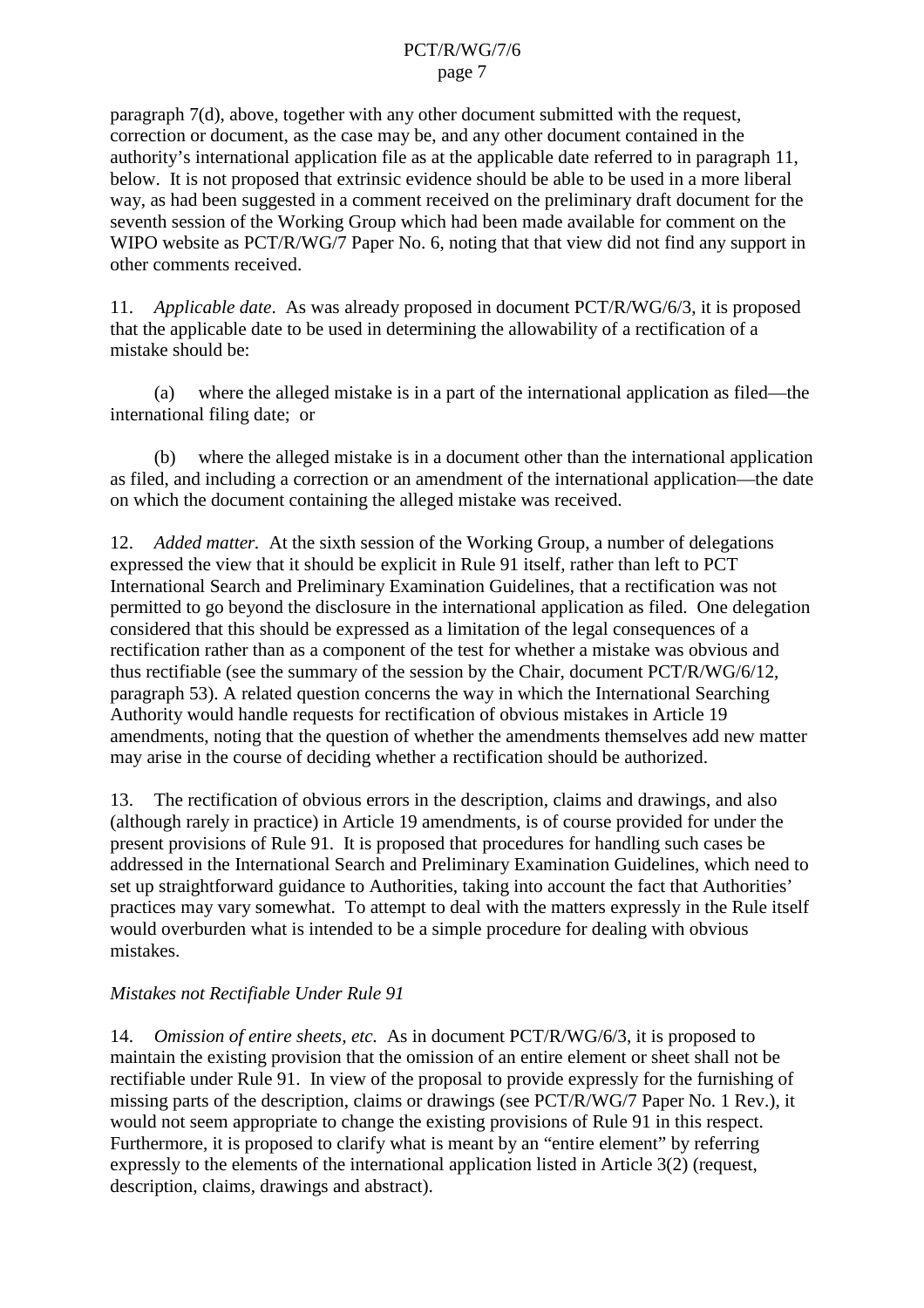15. *Mistakesinpriority claims and corrections and additions* thereof. Upon consideration, it would not appear imperative to generally exclude particular kinds of mistakes from being rectifiable under Rule 91 where other, more specialized Rules offering correction procedures existed (for example, for the correction of priority claims under Rule 26*bis* or the correction of declarations under Rule 26*ter*), as had been suggested by one delegation at the sixth session of the Working Group (see the summary of the session by the Chair, document PCT/R/WG/6/12, paragraph 49). Noting that Rule 91, being the more general Rule, applies in particular circumstances only and to different kinds of mistakes than the more specialized Rules, it would appear justified, as a three sent, to apply Rule 91 (with one exception, see paragraph 16, below) in addition to other correction procedures, such as the correction procedures offered under Rule 26*bis* or 26 *ter*.

16. However, so as not to add further complexity to the system wit hree parallel to the system with the system with  $\sim$ computation of time limits calculated on the basis of the priority date, it is proposed, as was already proposed indocument PCT/R/WG/6/3, that a mistake in a priority claim or in anotice correcting or adding a priority claim (submitted un der Rule 26*bis*) should not be rectifiable under Rule 91 where the rectification of such mistake would cause a change in the priority date of the international application. Such a mistakes hould only be correctable by way of submitting a (further) notice o f correction or addition under Rule 26 *bis* of the priority claim in question, within the applicable time limit under that Rule.

17. There would appear, however, to be the need to fill a gap in the present Regulations with regard to the correction of a priority claim in the particular case where the Office of filing of the priority application corrects certain indications relating to the priority application, such as the date of filing of the priority application, only after the expira tion of the time limit underRule 26*bis*.1(a), that is, too late for the applicant to file are quest for the correction of the priority claim, where the applicant had relied on the correctness of those indications and used the mas the basis for the priority claim in the international application. Rule 91 would also appear not to be available in such a case, noting the requirements for the rectification of "obvious mistakes" under Rule  $91.1(c)$  to (e) as proposed to be amended and the fact that Rule 91.1(f) a sproposed to be amended expressive x cludes mistakes in a priority claim from being rectifiable under Rule 91 where a rectification would cause a change in the priority date.

18. While it would not be desirable to allow the applican trocorrect such a priority claim after the expiration of the time limit under Rule 26*bis*. 1(a), noting the possible impact of a change in the priority date on the international procedure, and in particular on the results of the international search and the ewritten opinion by the International Searching Authority, it is proposed to allow the applicant to request the International Bureau to publish information concerning the corrections made by the Office of filing of the priority application with a view to pursuing the matter further in the national phase before the designated or elected Offices. While the main reason for dealing with this matter relates to the occurrence of a defect attributable to an official error on the part of the authority responsible for issuing the priority document, there does not seem to be any reason to restrict the proposal to such a circumstance. A proposal to amend Rule 26*bis*.2 to enable the publication of information where the applicant wishesto add or correct a priority cla im for any reason, but the time limit underRule26 *bis*.1 has expired, is contained in Annex I.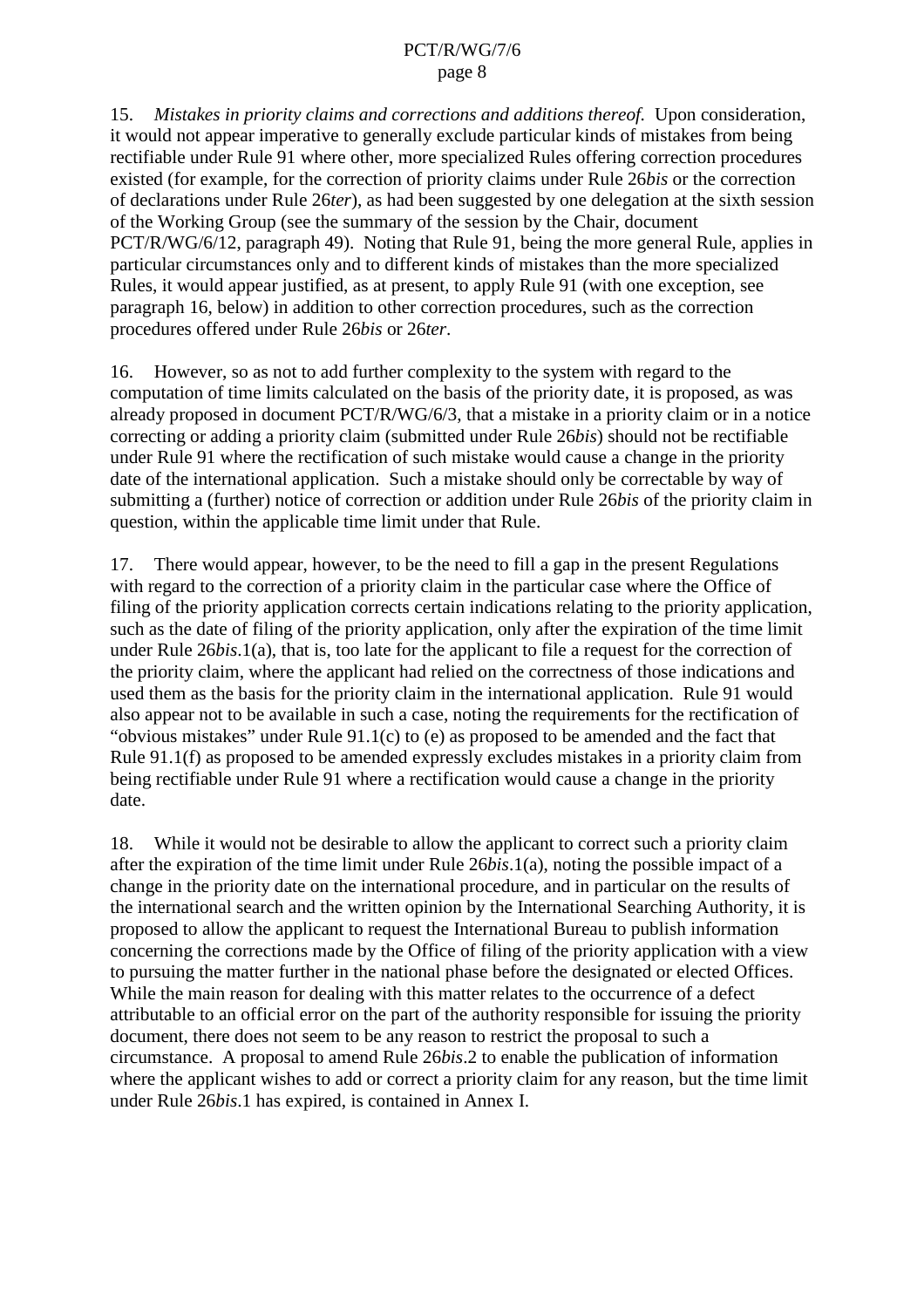### *Request for Rectification*

19. *Time limit; effect of authorization on written opinions and reports* . While there were no objections to the notion of a single time limit for the requesting of rectifications (see proposed Rule  $91.2(a)$ ), several delegations at the sixth session of the Working Group felt that the proposed time limit of 28 months from the priority date was too late to enable completion of all the necessary actions before the end of the international phase, in particular, republication of the international application where the rectification of an obvious mistake had been authorized (see the summary of the session by the Chair, d ocument PCT/R/WG/6/12, paragraph 56). It is therefore proposed to set the time limit for the requesting of rectifications at 26 months from the priority date, which should leave sufficient time for the International Bureau, following the competent authori ty's decision to authorize the rectification, to prepare for the "republication" of the international application (see paragraph 21, below).

20. Ingeneral, as outlined indocument PCT/R/W/6/3, it would appear not to be necessary to require a request for rectification of an obvious mistake be submitted before the International Searching Authority has begun to draw up the international search report or the written opinion or (under Chapter II) before the International Preliminary Examination Authority has begun to draw up the written opinion or the international preliminary examination report. Since a mistake may only be rectified if both the mistake and the rectification are obvious, arec tification should not affect the substance of any written opinion orreport.

21. On the other hand, it is proposed to expressly provided that any rectification authorized after the International Searching Authority or the Internation al Preliminary Examining Authority has begun to draw up a written opinion or a report would not need to be taken into account by that Authority for the purposes of establishing the opinion or the report in question. The International Searching Authority o rthe International Preliminary Examining Authority, as the case may be, would be required in such a case to indicate whether or not the rectification has been taken into account for the purposes of preparing the written opinion or report. Such informatio nwould then be published to gether with the rectification (either as part of the pamphlet ortogether with the statement reflecting all rectifications).

22. *Rectifications under Rule 91 and amendments under Article 34* . See the summ ary of the sixth session by the Chair, document PCT/R/WG/6/12, paragraph 57. Upon further consideration, it is not proposed to require that, after the start of the international preliminary examination procedure, obvious mistakes be remedied not by way of rectification under Rule 91 but rather under Article 34, as was suggested at the sixth session of the Working Group. Rather, it is proposed to maintain, as under many national and regional laws, a clear legal distinction between amendments and rectificat ions, noting particularly that the rectification of an obvious mistake in the international application would be effective from the international filing date.

### *Authorization of Rectification*

23. *Effectonwritten opinions and report s*. See the summary of the fifth session by the Chair, document PCT/R/WG/5/13, paragraph 109(i). With regard to the question of what, if any, further action would be necessary where a mistake in the international application, other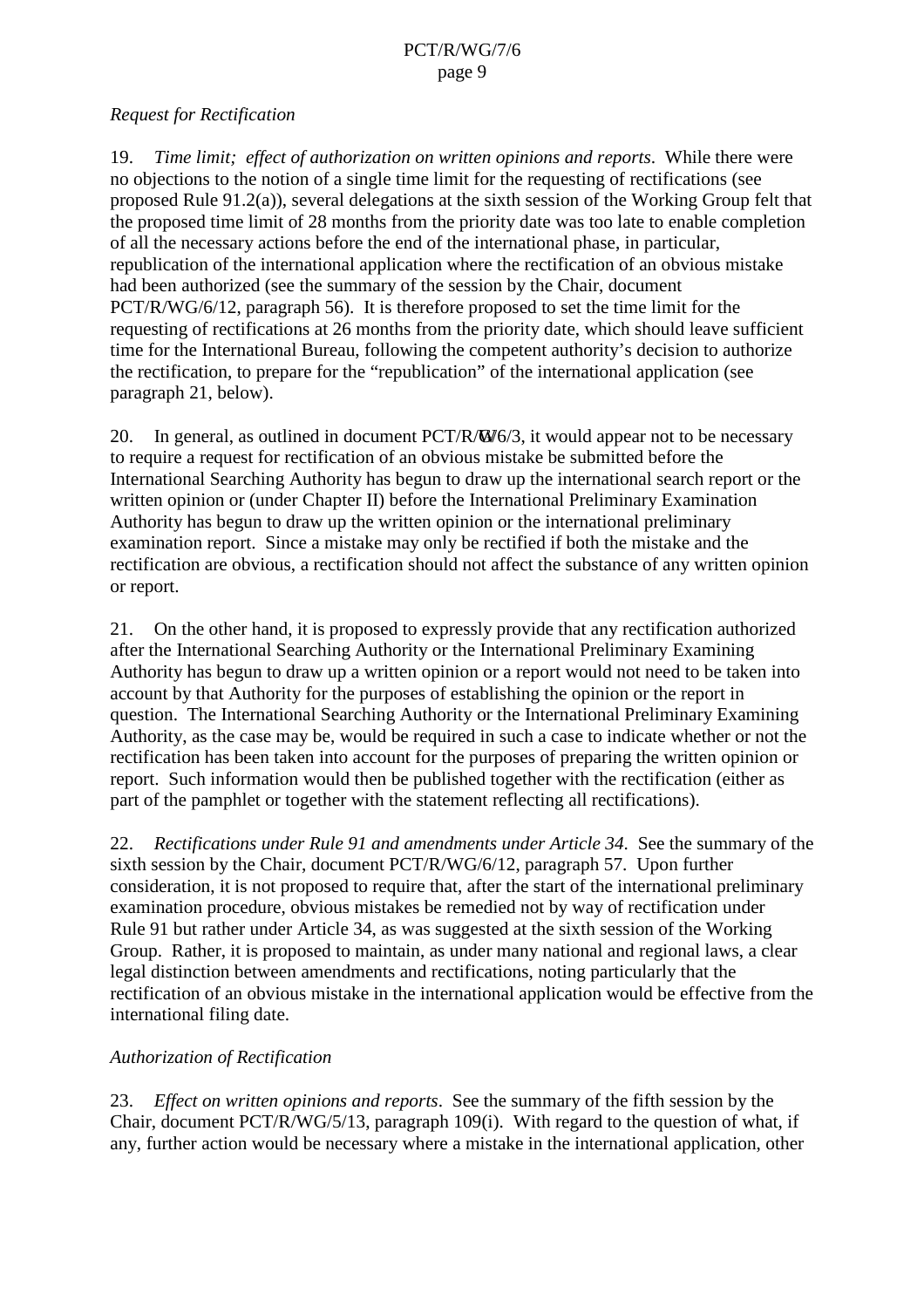than the request, is r ectified after the International Searching Authority or the International Preliminary Examining Authority has begun to draw up the written opinion or any report, see paragraph 19, above.

24. *Effectondesignated/elected Offices where national processing has started* . See the summary of the fifth session by the Chair, document PCT/R/WG/5/13, paragraph  $109(g)$ . It is proposed to expressly provide that the rectification of an obvious mistake n eed not be taken into account by any designated or elected Office in which processing or examination of the international application has already started prior to the date on which the designated or elected Office is notified of the authorization of the re-ctification by the competent authority.

#### RECTIFICATION BY DESIGNATED OR ELECTED OF FICES OF ERRORSMADE BY THERECEIVING OF FICE OR BY THE INTERNATIONAL BUREAU

25. At its fifth session, the Working Group invited the International Bure auto study suggestions that Rule 82*ter* beamended to require designated and elected Offices to rectify certain decisions taken by the receiving Office or the International Bureau during the international phase if that Office or the International Bureau ac cepted that the decision taken was in error (see the summary of the fifth session by the Chair, document PCT/R/WG/5/13, paragraphs  $110(a)$ ). The Working Group also invited the International Bureau to study suggestions that Rule 82*ter* beamended to avoid de signated and elected Offices having to decidedisputes between the applicant and the receiving Office or the International Bureau as to whether certain decisions taken by the receiving Office or the International Bureau during the international phase were erroneous (see the summary of the fifth session by the Chair, document PCT/R/WG/5/13, paragraphs 110(b)).

26. Uponfurther consideration, it seems that Rule 82*ter* does not need to be burdened with express provisions for review of de cisions taken during the international phase under Rule 91.1. Rather, it appears preferable to leave the matter to designated and elected Offices to deal with under their general power to decide whether and on what basis to grant a patent, in the course o fwhich it would be open to an Office to decide upon whether agiven rectification (like an amendment) had been made in accordance with the Treaty, noting particularly the provisions of Article 26.

> 27. *The Working Group is invited to consider the proposals contained in the Annexes.*

> > [Annex Ifollows]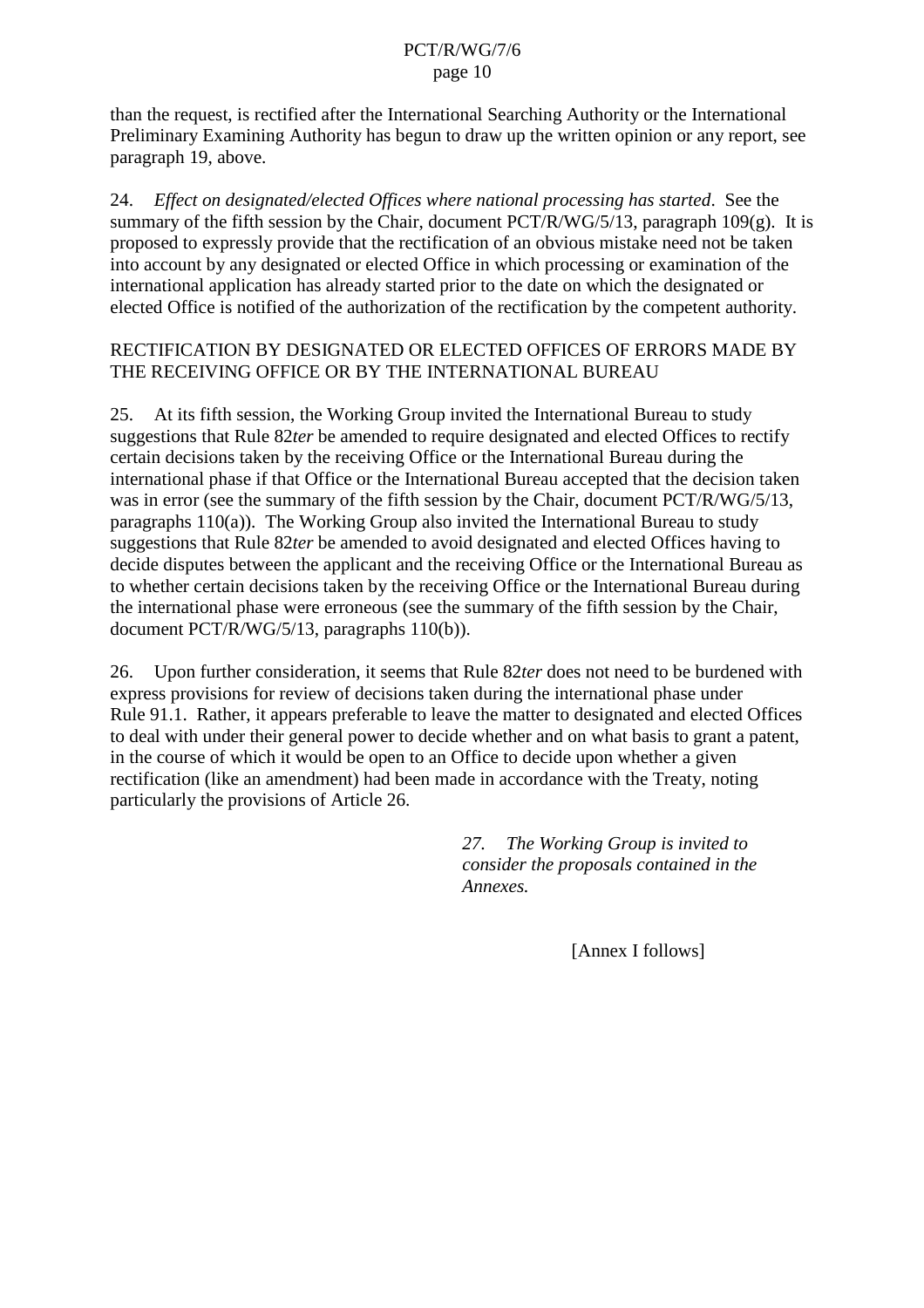#### PCT/R/WG/7/6

#### **ANNEXI**

### PROPOSED AMENDMENTS OF THE PCT REGULATIONS: <sup>2</sup>

#### RECTIFICATION OF OBVIOUS MISTAKES

#### TABLEOF CONTENTS

| Rule12LanguageoftheInternationalApplicationandTranslation forthePurposesof                                                                                                                       |  |
|--------------------------------------------------------------------------------------------------------------------------------------------------------------------------------------------------|--|
|                                                                                                                                                                                                  |  |
|                                                                                                                                                                                                  |  |
|                                                                                                                                                                                                  |  |
|                                                                                                                                                                                                  |  |
|                                                                                                                                                                                                  |  |
|                                                                                                                                                                                                  |  |
|                                                                                                                                                                                                  |  |
|                                                                                                                                                                                                  |  |
| Rule48InternationalPublication                                                                                                                                                                   |  |
|                                                                                                                                                                                                  |  |
|                                                                                                                                                                                                  |  |
|                                                                                                                                                                                                  |  |
| Rule66ProcedureBeforetheInternationalPreliminaryExaminingAuthority manufactureBeforetheInternationalPreliminaryExaminingAuthority manufactureBeforetheInternationalPreliminaryExaminingAuthority |  |
|                                                                                                                                                                                                  |  |
|                                                                                                                                                                                                  |  |
|                                                                                                                                                                                                  |  |
| Rule70InternationalPreliminaryReportonPatentabilitybytheInternational                                                                                                                            |  |
| PreliminaryExaminingAuthority(InternationalPreli minaryExamination                                                                                                                               |  |
|                                                                                                                                                                                                  |  |
|                                                                                                                                                                                                  |  |
|                                                                                                                                                                                                  |  |
|                                                                                                                                                                                                  |  |
| Rule91["marked -up"copy] Rectificationof Obvious Mistakes Errorsin the                                                                                                                           |  |
|                                                                                                                                                                                                  |  |
|                                                                                                                                                                                                  |  |
|                                                                                                                                                                                                  |  |
|                                                                                                                                                                                                  |  |

<sup>&</sup>lt;sup>2</sup> Proposed additions and deletions are indicated, respectively, by underlining and striking through the text concerned. Certain provisions that are not proposed to be amended may be included for ease of reference.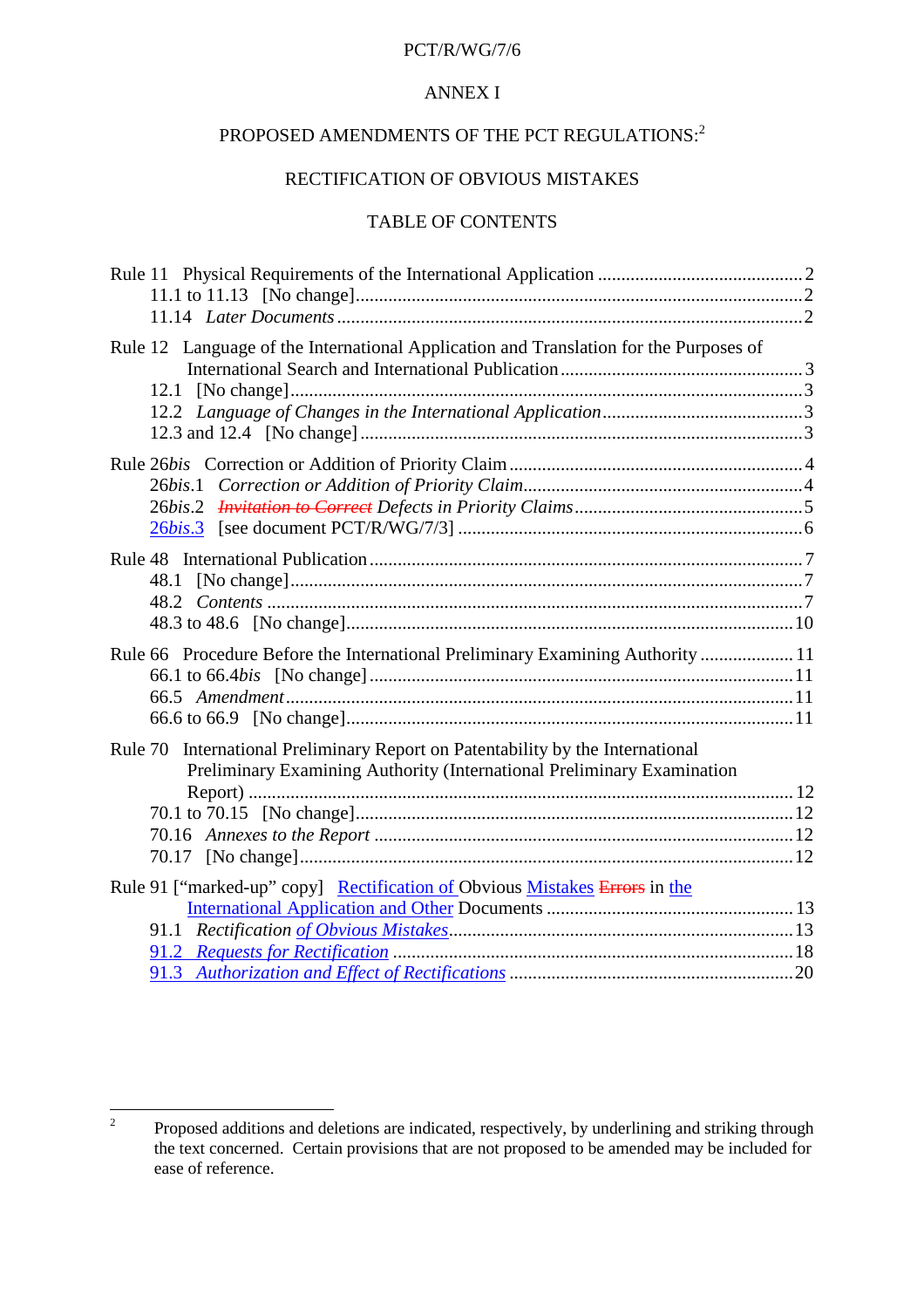### **Rule 11**

#### **Physical Requirements of the International Application**

11.1to 11.13 [No change]

11.14 *Later Documents*

Rules 10, and 11.1 to 11.13, a lso apply to any document —for example, replacement sheets corrected pages, amended claims, translations —submitted after the filing of the international application.

[COMMENT:Itisproposed to amend Rule 11.14 so as to align the terminology ("replacement sheets" instead of "corrected pages") with that used in Rule 26.4, which applies *mutatis mutandis* under Rule 91.2(b) as proposed to be amended (see below).]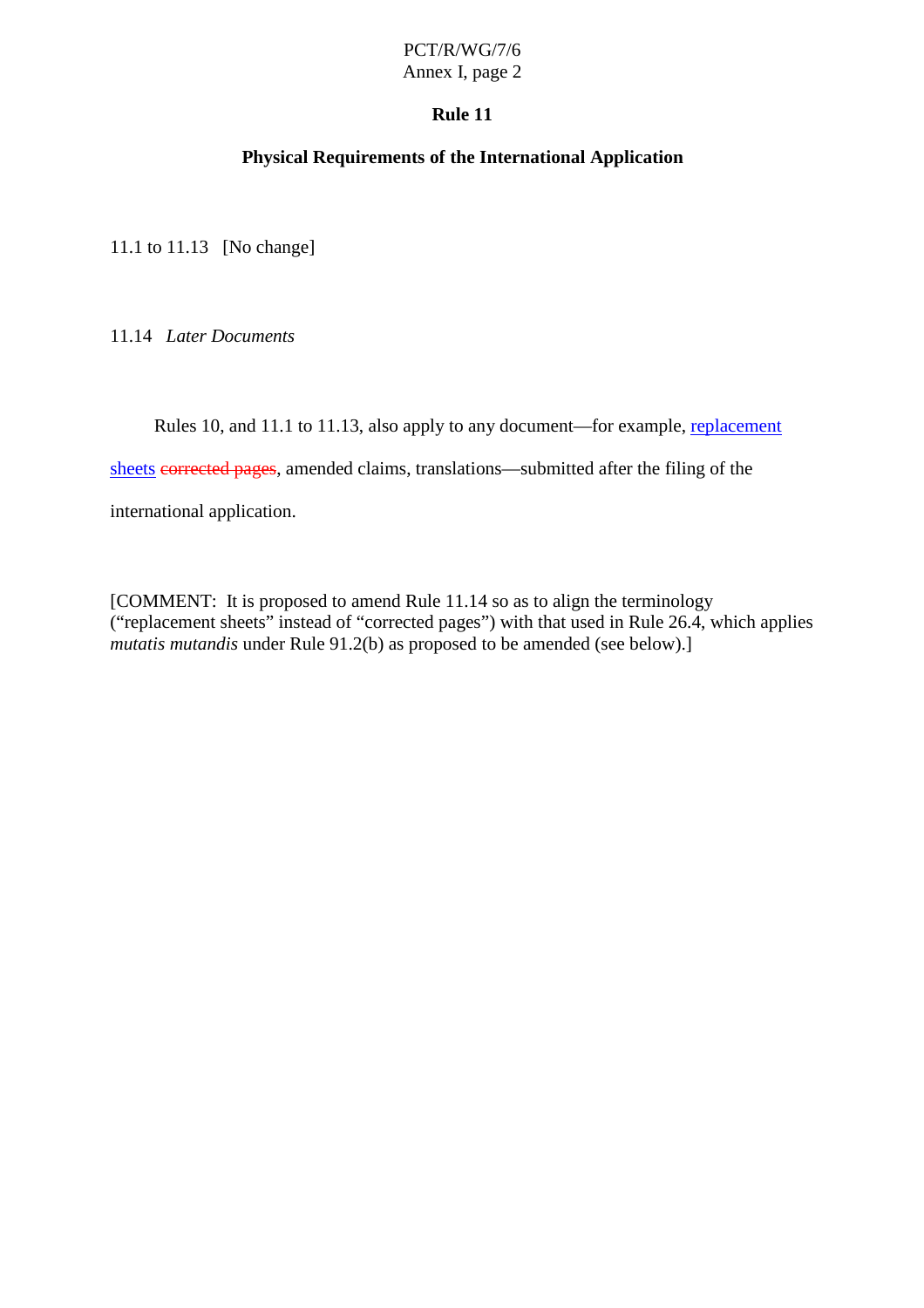# PCT/R/WG/7/6

Annex I, page 3

### **Rule 12**

### **Language of the International Application and Translation**

**for the Purposes of Internation al Search and International Publication**

12.1 [Nochange]

12.2 *Language of Changes in the International Application*

(a) [Nochange]

(b) Any rectification under Rule 91.1 of an obvious mistake error in the international applicationshall bein the la nguage in which the application is filed, provided that:

[COMMENT:The proposed amendment of paragraph (b) is consequential on the proposed amendment of Rule 91 (see below).]

(i) and (ii) [No change]

(c) [Nochange]

12.3 and  $12.4$  [No change]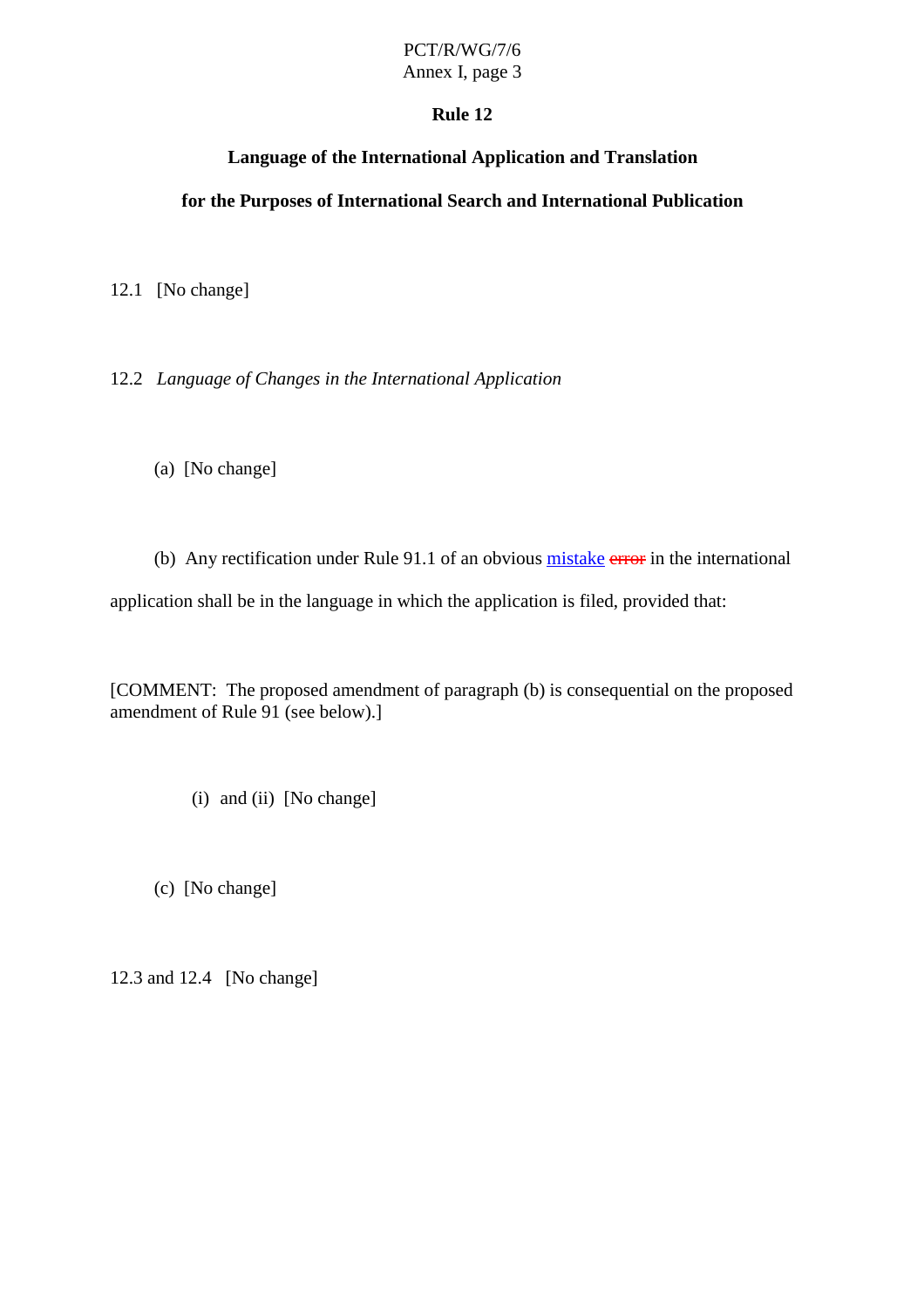#### **Rule 26** *bis*

#### **Correction or Addition of Priority Claim**

26*bis*.1 *Correction or Addition of Priority Claim*

(a) The applicant may correct a priority claim or add a priority claim to the request by a notice submitted to the receiving Office or the International Bur eau within a time limit of 16 months from the priority date or, where the correction or addition would cause a change in the priority date, 16 months from the priority date as sochanged, whichever 16 -month period expires first, provided that such a notice may be submitted until the expiration of four months from the international filing date. The correction of a priority claim may include the addition of any indication referred to in Rule 4.10.

[COMMENT: It is proposed to amend Rule 26 *bis*.1(a) so as clar ify that any addition of a priority claim would be made "to the request", as is the case also for any addition of declarations under present Rule 26*ter*. 1(a). In the context of "obvious mistakes," the proposed amendment would also clarify that the receivi ng Office would be the competent authority to authorize the rectification of an obvious mistake made in anotice correcting or adding a priority claim (provided that such correction or addition would not cause a change in the priority date, in which case a rectification under Rule 91.1 would not be possible (see Rule 91.1(f)(ii) as proposed to be amended, below).

 $(b)$  and  $(c)$  [No change]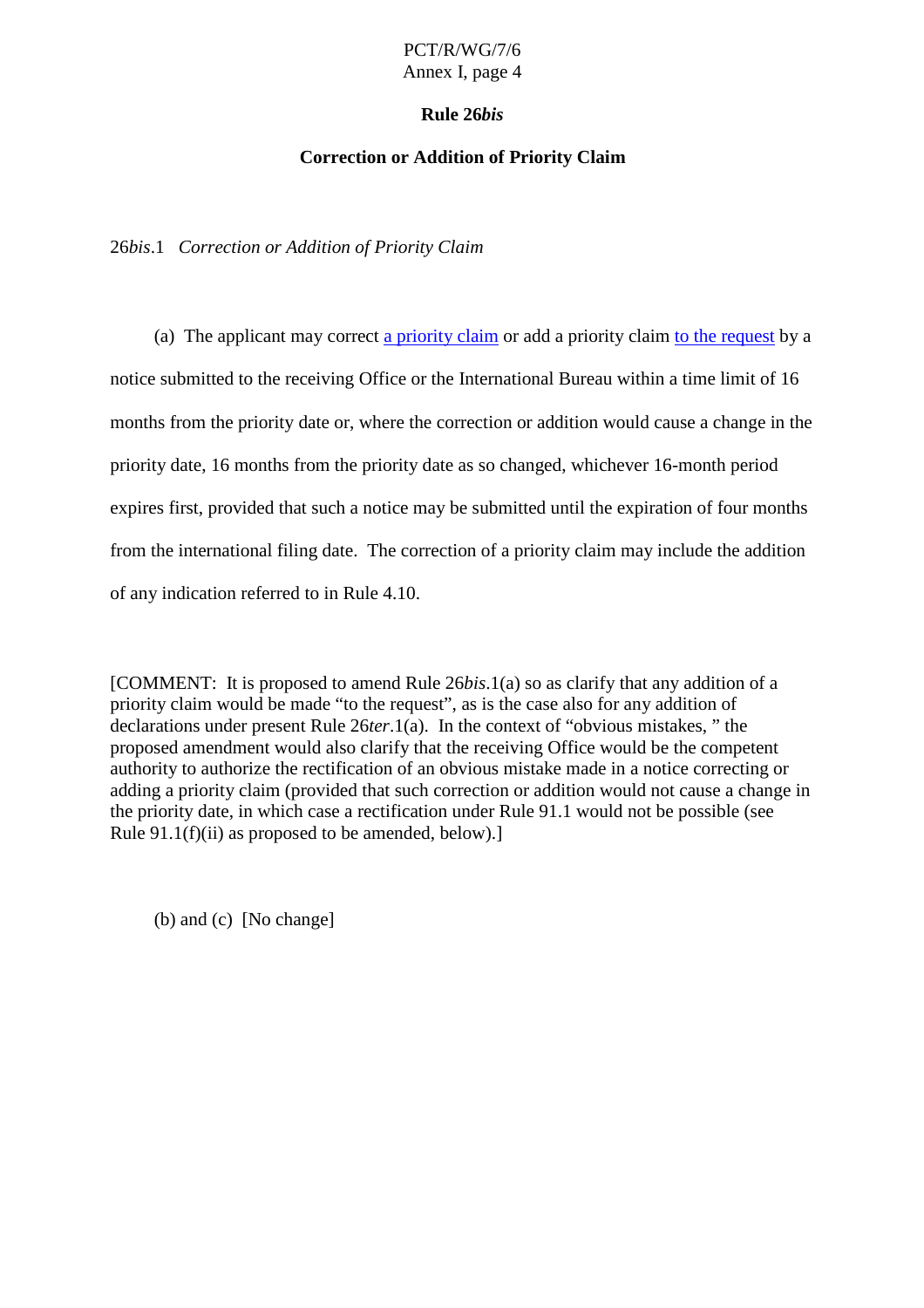26*bis*.2 *Invitationto Correct - Defectsin Priority Claims* 

[COMMENT: The proposed amendment of the title of Rule 26bis.2 is consequential on changes proposed indocument PCT/R/WG/7/3 (restoration of the right of priority) and on the  $proposed addition of paragraph (e) (see below).$ ]

(a)  $to (c)$  [No change]

 $[COMMENT: No change is proposed to paragraphs (a) to (c) in the context of this document.$ See, however, amendments to paragraphs (a) to (c) proposed indocument PCT/R/WG/7/3 (restoration of the right of priority).]

(d) [seedocument $PCT/R/WG/7/3$ ]

[COMMENT: The addition of a new paragraph (d) is proposed indocument PCT/R/WG/7/3 (restoration of the right of priority).]

(e) Where the applicant wishes to correct or add a priority claim but the time limit

under Rule 26 *bis*. 1 has expired, the applicant may, prior to the expiration of 30 months from

the priority date and s ubject to the payment of a special fee whose amount shall be fixed in

the Administrative Instructions, request the International Bureau to publish information

concerning the matter, and the International Bureau shall promptly publish such information.

[COMMENT:Seeparagraphs 17 and 18 in the main body of this document. The Administrative Instructions might provide for a variable amount of the fee, depending on the volume of the information to be published, and for a waiver of the fee incases where the applicant relied on information contained in the priority document, or information otherwise provided by the authority responsible for issuing the priority document, tha tlater turned out to be erroneous.<sup>1</sup>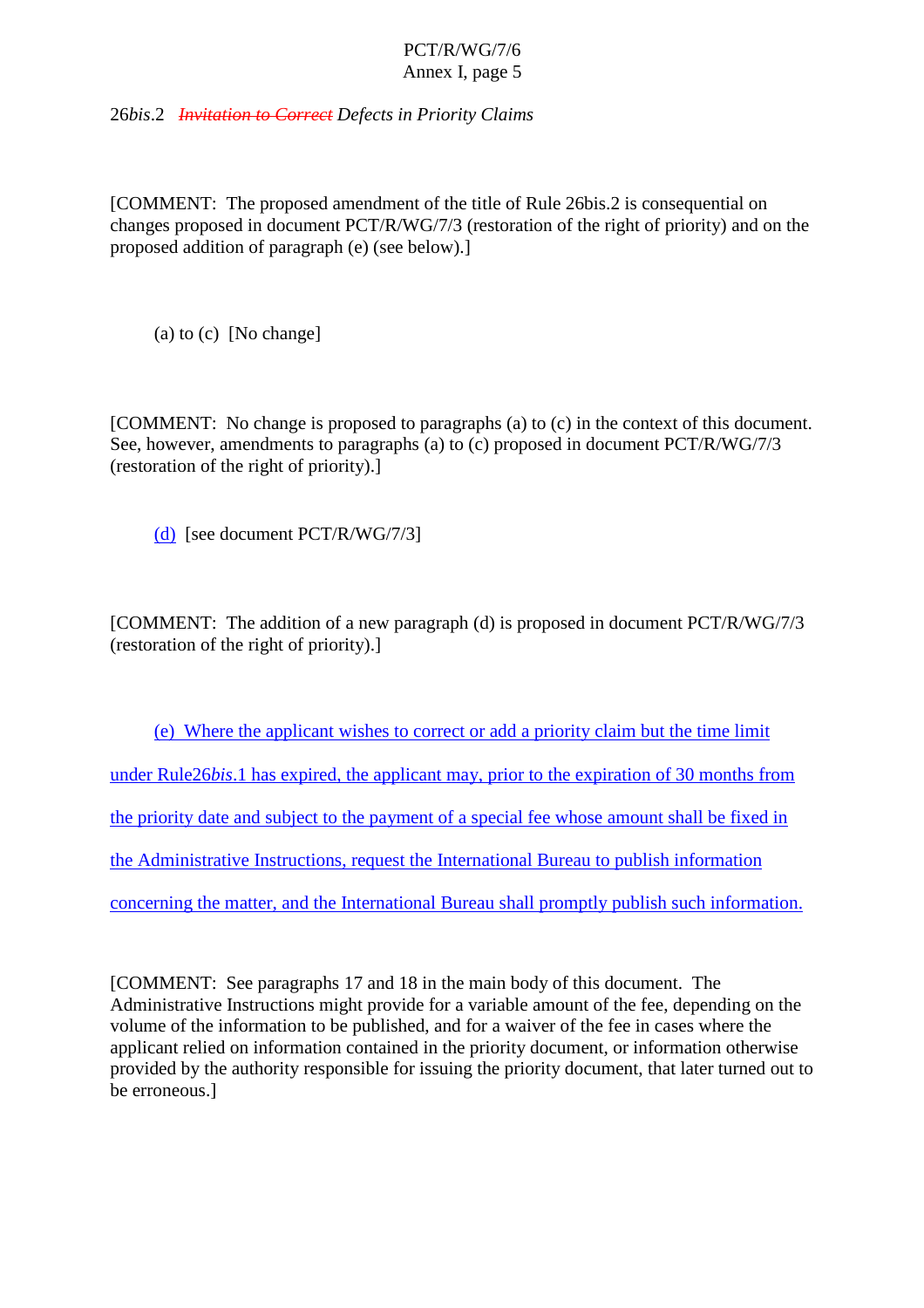26*bis*.3 [seedocumentPCT/R/WG/7/3]

(restoration of the right of priority).]

[COMMENT: The addition of new Rule 26*bis*.3 is proposed in document PCT/R/WG/7/3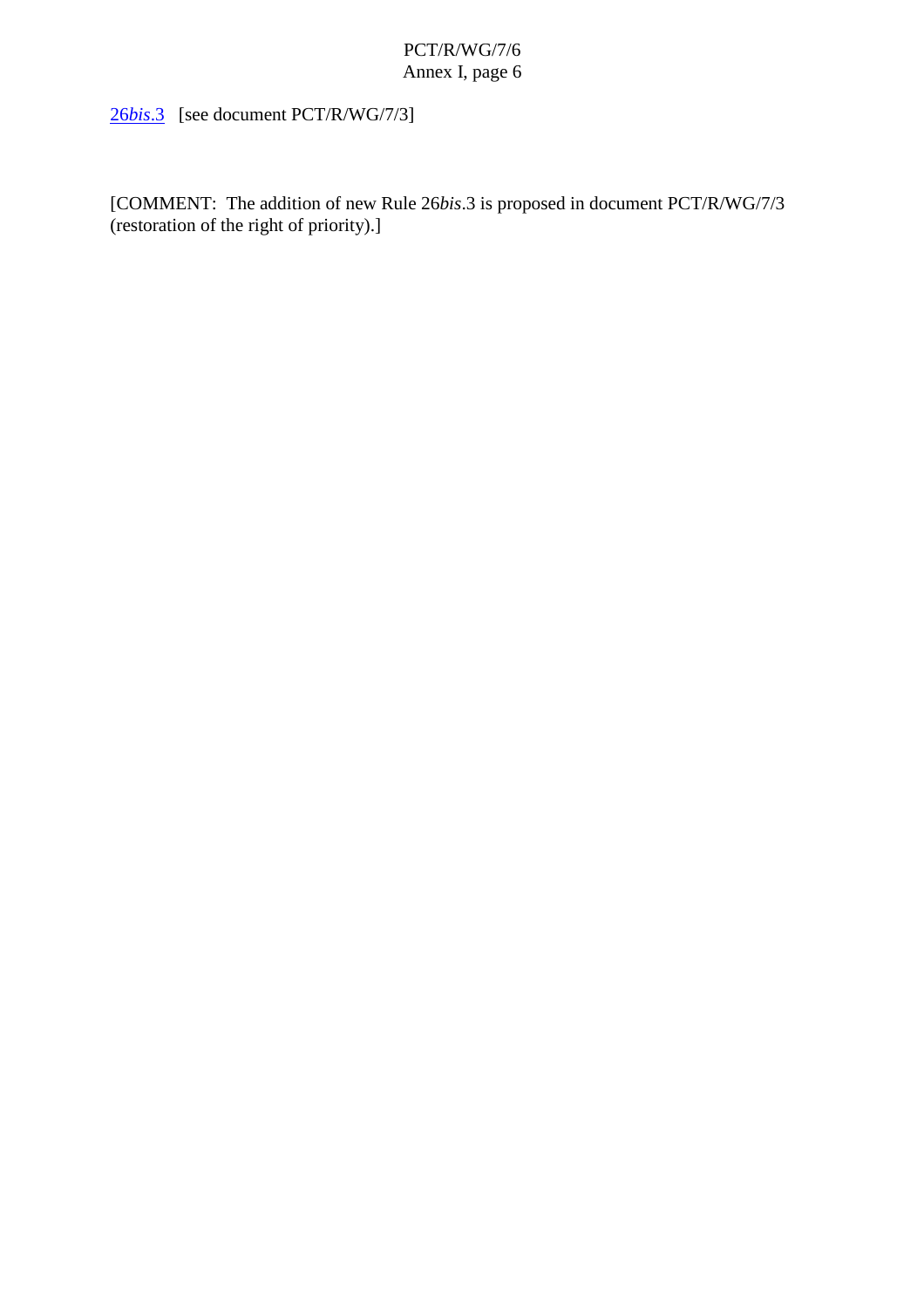### **Rule 48**

#### **International Publication**

48.1 [Nochange]

[COMMENT: Note that amendments of Rule 48.1 are proposed in the context of "international publication and PCT Gazette in electronic form" (seed ocument PCT/R/WG/7/8.]

48.2 *Contents*

(a) The publication of the international application The pamphlet shall contain:

[COMMENT: The proposed amendments of the chapeau of paragraph (a) are consequential on the proposed deletion of the term "pamphlet" throughout the Regulations (see Rule 48.1 as proposed to be amended indocument PCT/R/WG/7/8 "international publication and PCT Gazetteinelectronic form").]

 $(i)$  to  $(vi)$  [No change]

[COMMENT: Note that amendments of items (i) to (vi) are proposed in the context of "international publication and PCT Gazette inelectronic form" (seed ocument PCT/R/WG/7/8.]

(vii) where the request for publication under Rule 91.3(e) was received by the International Bureau before the completion of the technical preparations for international publication, any request for rectification of an obvious mistake, any reasons and any comments r eferred to in Rule 91.3(e) referred to in the third sentence of Rule 91.1(f)  $\rightarrow$ ;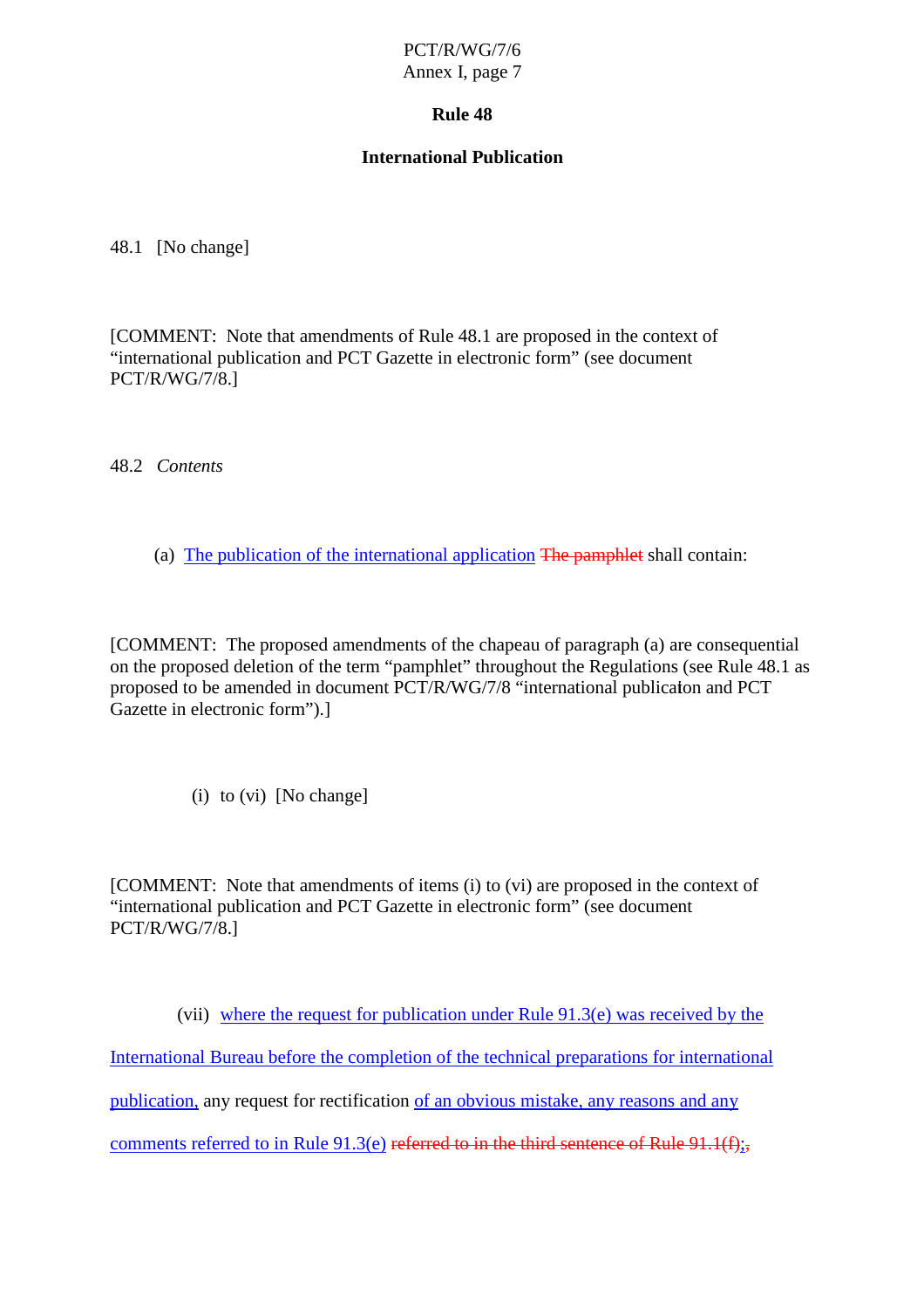*[Rule 48.2(a), continued]*

 $(viii)$  and  $(ix)$  [No change]

[COMMENT:Note that amendments of items (viii) and (ix) are proposed in the context of "international publication and PC TGazette inelectronic form" (seed ocument PCT/R/WG/7/8.]

 $(x)$  any declaration referred to in Rule 4.17(v), and any correction thereof under

Rule 26*ter*.1, which was received by the International Bureau before the expiration of the time

limit under Rule 26 *ter*.1;

 $[COMMENT:Noteth at further a mendments of item(x) are proposed in the context of$ "international publication and PCT Gazette in electronic form" (seed ocument PCT/R/WG/7/8.]

(xi) any information concerning the authorization of a rectification of another original values of an obvious

mistake referred to in the second sentence of Rule 91.3(b).

 $(b)$  to  $(h)$  [No change]

 $[COMMENT:Noteth at a mendments of paragraphs (b), (f), (g) and (h) are proposed in the$ context of "international publication and PCT Gazette in electronic form" (seed ocument PCT/R/WG/7/8.]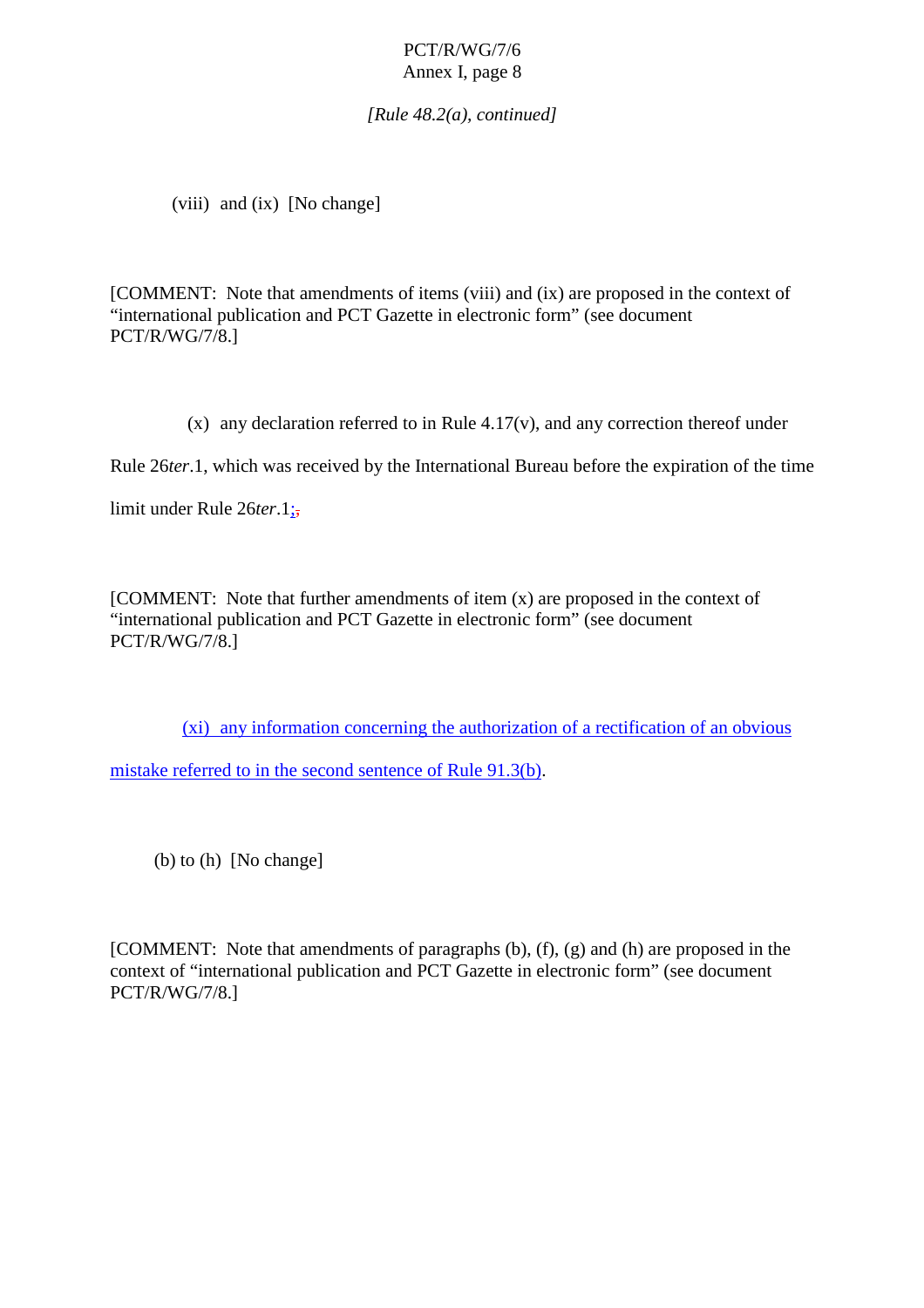*[Rule 48.2, continued]*

(h-*bis*) If the authorization of a rectification of a nobvious mistake in the international application referred to in Rule 91.1 is received by or, where applicable, given by the International Bureau a fter completion of the technical preparations for international publication, a statement reflecting all the rectifications (containing any information referred to  $imparograph (a)(xi)$ ) shall be published, together the sheets containing the rectifications, or the replacement sheets and the letter furnished under Rule 91.2(b), as the case may be, and the front page shall be republished.

 $(i)$  [Nochange]

[COMMENT:Note that the deletion of paragraph (i) is proposed in the context of "international publication and PCT Gazettein electronic form" (seed ocument PCT/R/WG/7/8.]

(j) If a request for publication under Rule  $91.3$  (e) was received by the International Bureau after the completion of the technical preparations for international publication, the request f or rectification, any reasons and any comments referred to in that Rule shall be promptly published after the receipt of such request for publication, and the front pages hall berepublished.

[COMMENT:The proposed amendments of Rule 48.2 are consequentia lonthe proposed change of approach with regard to the time limit within which are quest for rectification of a mistake may be made; see proposed new Rule 91.2(a), below.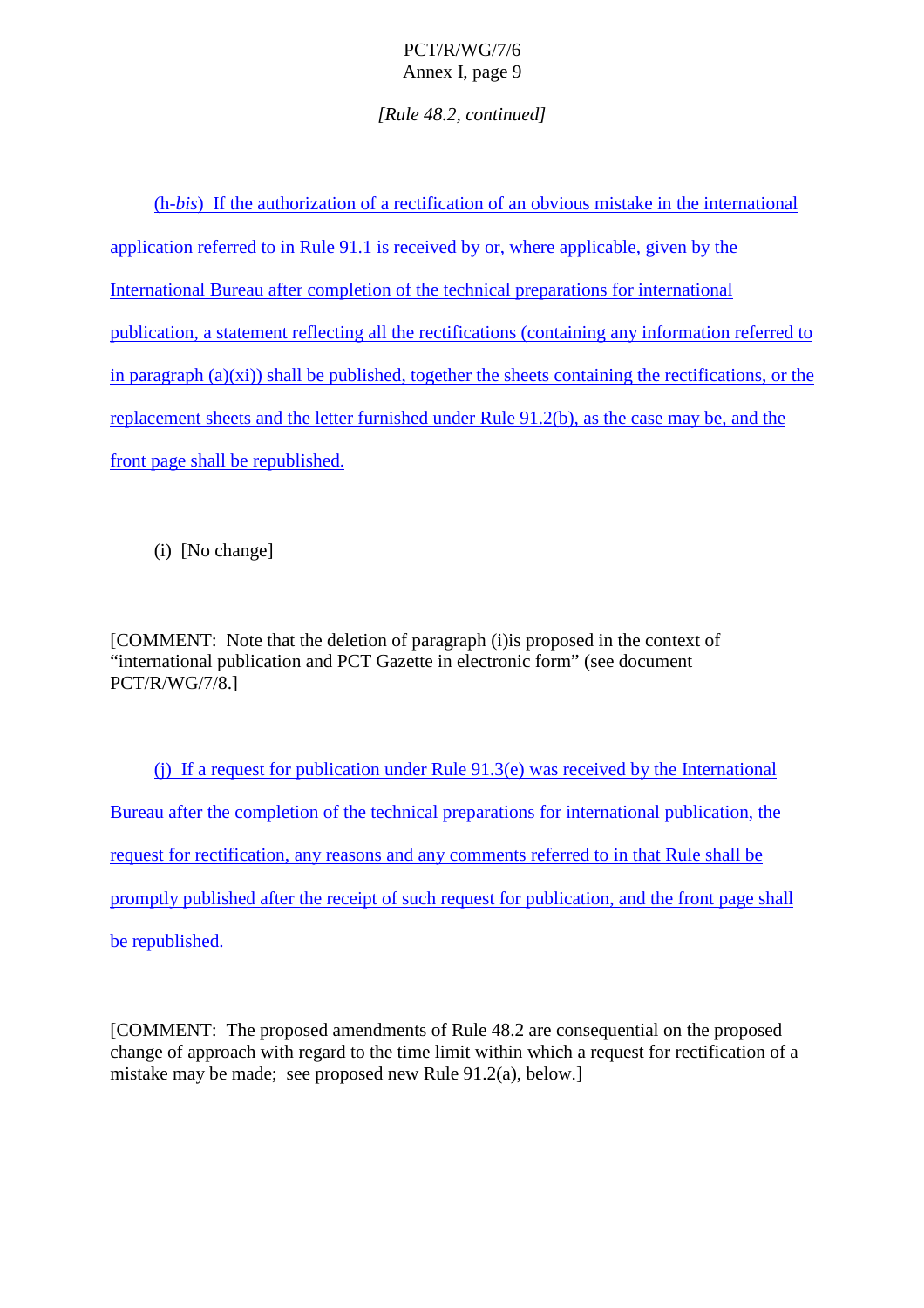#### 48.3 to 48.6 [No change]

[COMMENT:Note that Rule 48 is proposed to be further amended in the context of proposed amendments of the Regulations relating to missing elements and parts of the international application (seedocument PCT/R/WG/7/2), relating to the restoration of the  $right of priority (seedocument PCT/R/WG/7/3), relating to the publication in multiple$ languages (seedocument PCT/R/WG/7/4), relating to the international publication and PCT Gazetteinelectronic form (seedocument PCT/R/WG/7/8), and relating to the addition of Arabic as a language of publication (seed ocume  $ntPCT/R/WG/7/10$ ).]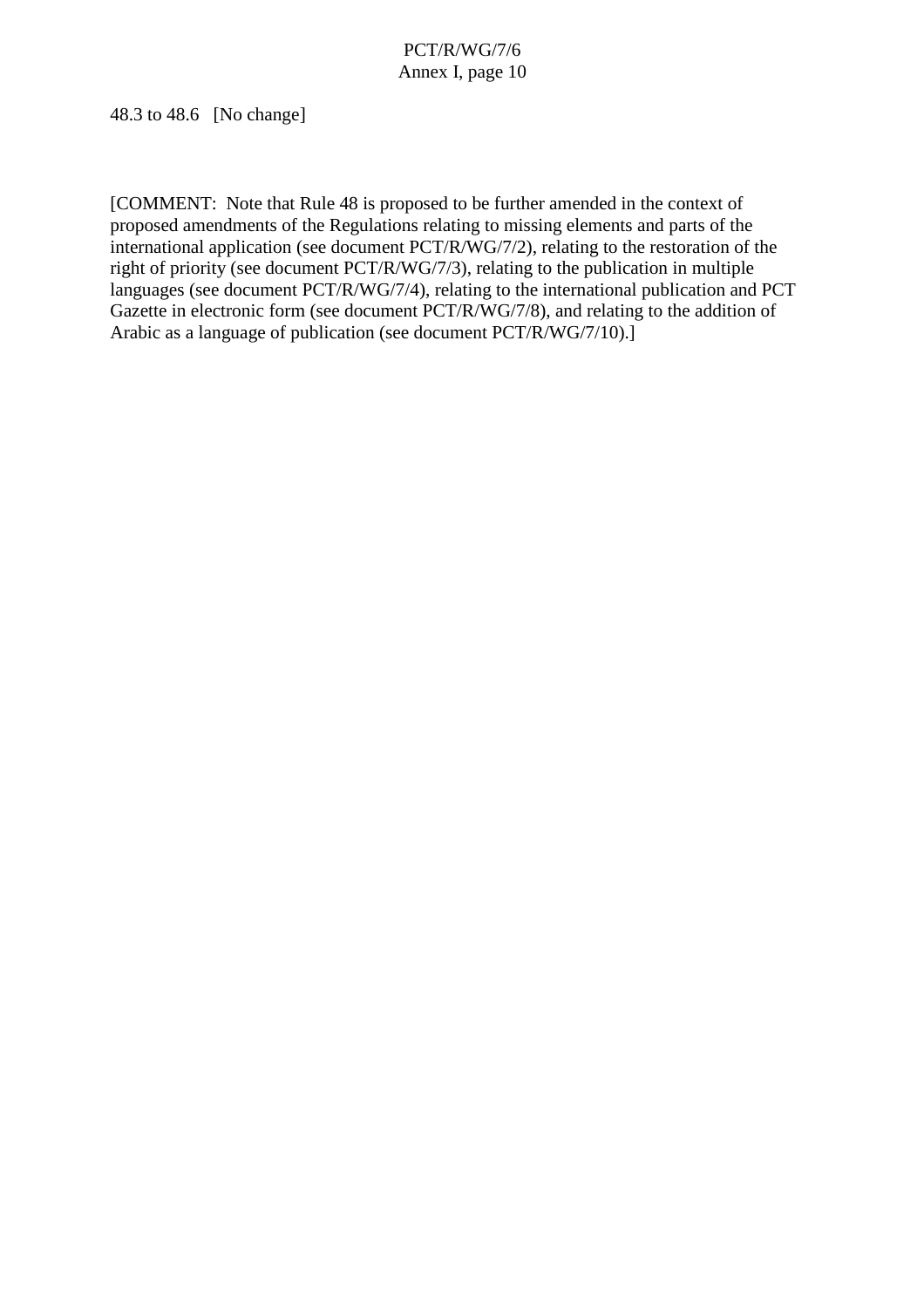#### **Rule 66**

#### **Procedure Before the International Preliminary Examining Authority**

66.1 to 66.4*bis* [No change]

66.5 *Amendment*

Any change, other than the rectification of another our stake errors, in the claims, the description, or the drawings, including cancellation of claims, omission of passages in the description, or omission of certain drawings, shall be considered an amendment.

[COMMENT:The proposed amendment of Rule 66.5 is consequential on the proposed amendment of Rule 91 (see below).]

66.6 to 66.9 [No change]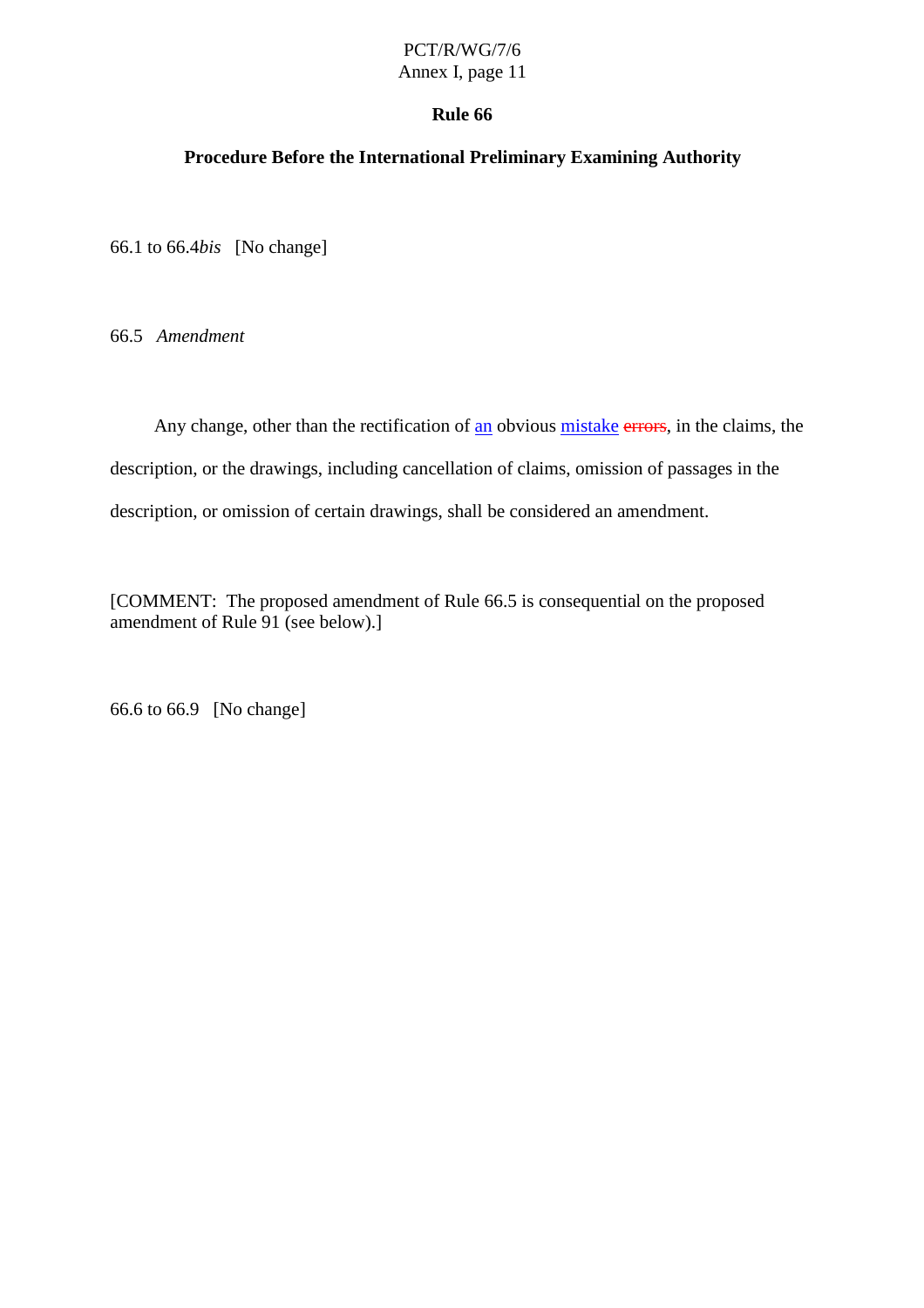#### **Rule 70**

# International Preliminary Report on Patentability by **the International Preliminary Examining Authority (International Preliminary Examination Report)**

70.1to 70.15 [No change]

70.16 *Annexes to the Report*

(a) Each replacements heet under Rule  $66.8(a)$  or  $(b)$ , each replacements heet containing amendments under Article 19 and , subject to Rule 91.3(b), each replacement sheet containing the rectification rectifications of anobvious mistake errors authorized under Rule 91.1(b)(iii) 91.1(e)(iii) shall, unless superseded by later replacements he ets or amendments resulting in the cancellation of entires heets under Rule 66.8(b), be annexed to the report. Replacement sheets containing amendments under Article 19 which have been considered as reversed by an amendment under Article 34 and letters under Rule 66.8 shall not beannexed.

(b) [Nochange]

70.17 [Nochange]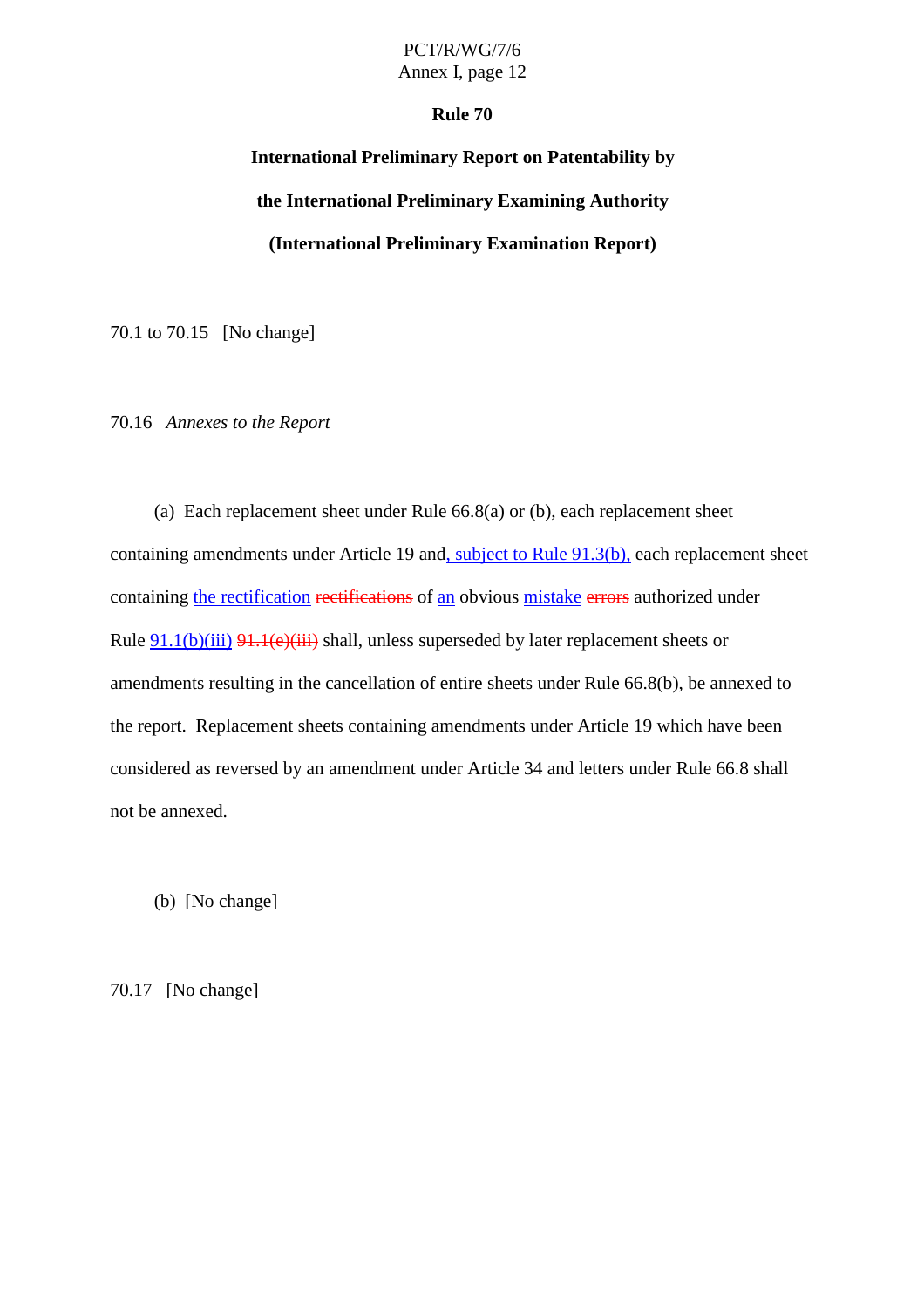### **Rule 91 ["marked -up" copy] <sup>3</sup>**

### **Rectification of Obvious Mistakes Errorsin the**

### **International Appl ication and Other Documents**

91.1 *Rectification of Obvious Mistakes*

(a) **Anobviousmistake** Subjectto paragraphs (b) to (g -*quater*), obvious errors in the international application or another document other papers submitted by the applicant may be rectified in accordance with this Rule if the applicants or equests

(b)  $\left(\text{e}\right)$  The rectification of a mistakes hall be subject to authorization by the "competent" authority", that is to say Norectification shall be made except with the express authorization

(i) in the case of a mistake the receiving Office if the error is in the request part of the international application or in a correction thereof — by the receiving Office; ,

(ii) in the case of a mistake in the description, claims, drawings or abstract the

International Searching Authority if the errorisinany part of the international application other than the request or in a correction thereof, or in an amendment under Article 19, unless the International Preliminary Examining Authority is competent under item (iii) —by the International Searching Authority; orinany document papersub mitted to that Authority,

<sup>&</sup>lt;sup>3</sup> A "clean" copy of the text of Rule 91 as it would stand after amendment is contained in Annex II.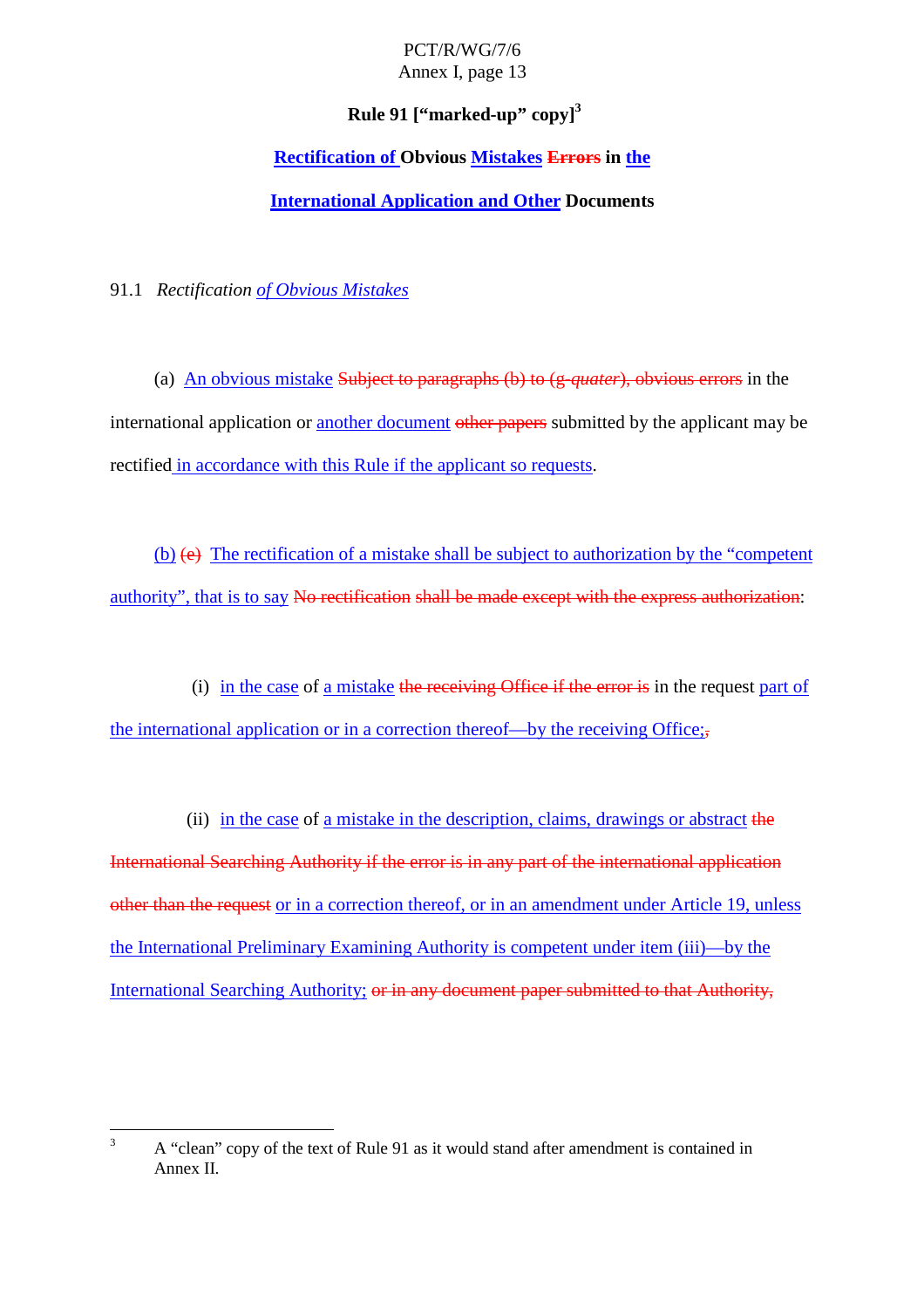*[Rule 91.1(b), continued]*

[COMMENT: It is proposed to modify the Administrative Instructions to provide that, where the International Searching Aut hority receives a request for rectification of an obvious mistake, it should check with the International Bureau as to whether it is (still) the competent authority under item (ii) or whether the International Preliminary Examining Authority has become the competent authority under item (iii).]

(iii) in the case of a mistake in the description, claims, drawings or abstract the International Preliminary Examining Authority if the error is in any part of the international application other than the request  $\sim$  or in a correction thereof, or in an amendment under Article 19 or 34, whereademand for international preliminary examination has been made and has not been withdrawn and the date on which international preliminary examinationshall startinaccordance wi th Rule 69.1 has passed —by the International Preliminary Examining Authority; orinany document papersub mitted to that Authority,

 $(iv)$  in the case of a mistake inadocument not referred to initems  $(i)$  to  $(iii)$ submitted to the receiving Office, the International Searching Authority, the International Preliminary Examining Authority or  $\theta$  of the International Bureau —by that Office, Authority or Bureau, as the case may be if the errorisinany paper, other than the international application or amendments o reorrections to that application, submitted to the International Bureau  $\qquad$ .

[COMMENT: See paragraph 7 in the main body of this document. It is envisaged that the Administrative Instructions be modified to provide that, where the applicant has the choice of submitting a document either to the International Bureau or to the receiving Office or the International Preliminary Examining Authority, which would then forward it to the International Bureau, the "competent a uthority" for the purposes of Rule 91 would be the "final addressee" of the document, that is, the International Bureau.]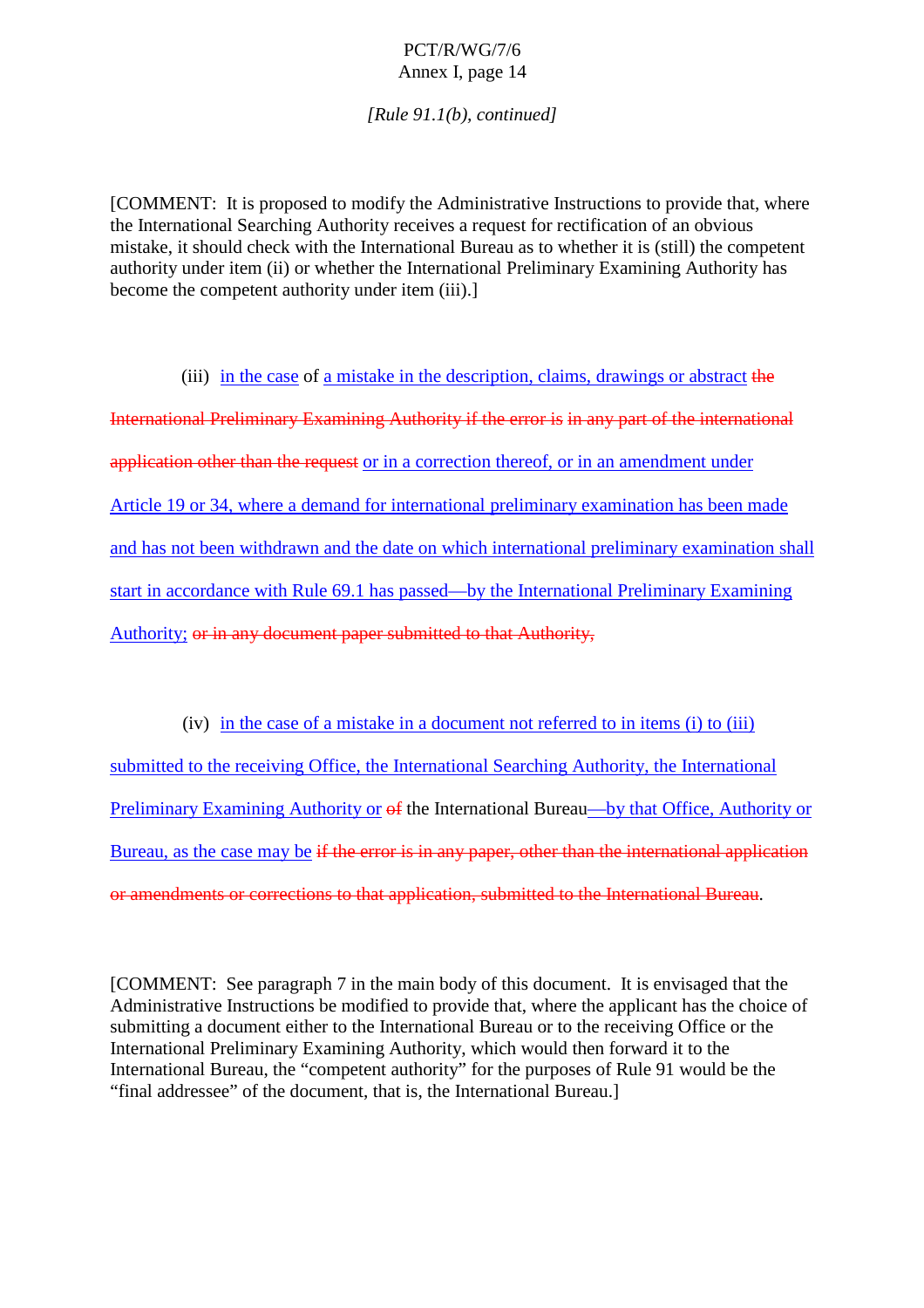#### *[Rule 91.1, continued]*

 $(c)$   $(b)$  The competent authority shall authorize the rectification under this Rule of a mistake if, and only i f, it is obvious to the competent authority that, as at the applicable date under paragraph (e), something else was intended than what appears in the document concerned and that nothing else could have been intended than the proposed rectification. Errors which are due to the fact that some thing other than what was obviously intended was written in the international application or other papershall be regarded as obvious errors. The rectificationitselfshall be obvious in the sense that anyone would imme diately realize that nothing else could have been intended than what is offer edas rectification.

[COMMENT:Seeparagraphs 8to 13inthemainbody of this document.]

(d) In the case of a mistake in the description, claims, drawings or abstract or in a correction or amendment thereof, the competent authority shall, for the purposes of paragraph (c), only take into account the contents of the international application itself and, where applicable, the correction or amendment concerned.

[COMMENT:Seeparagraphs 9 and 10(a) in the main body of this document.]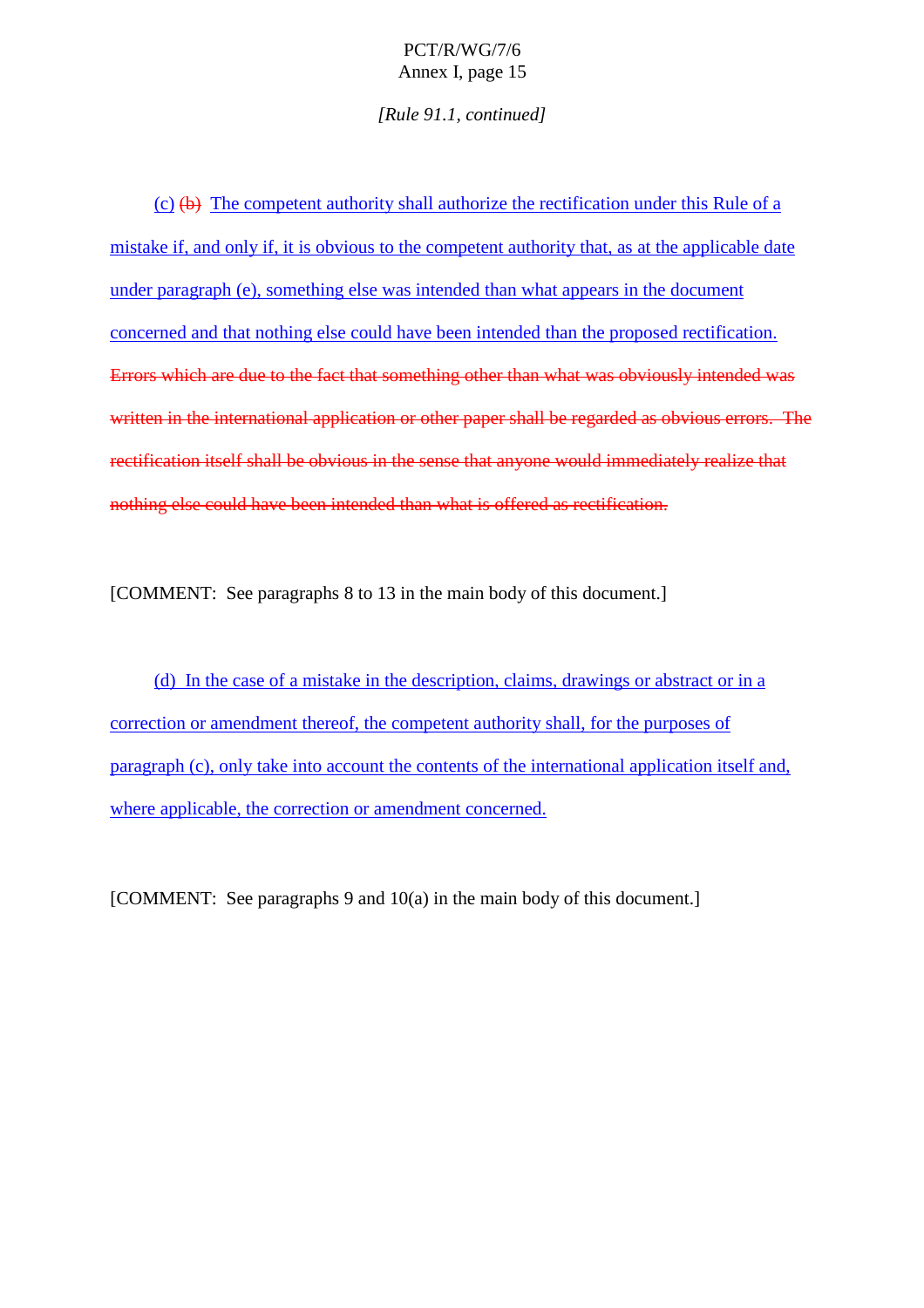*[Rule 91.1, continued]*

(e) In the case of a mistake in the request part of the international application or a  $correction thereof, or in a document referred to in paragraph (b) (iv), the competent authority$ shall, for the purposes of paragraph (c), only take into account the conte nts of the international application itself and, where applicable, the correction concerned, or the document referred to in paragraph (b)(iv), together with any other documents ubmitted with the request, correction or document, as the case may be, and any other document contained in the authority's  $intermational application file at the applicable date under paragraph(f).$ 

[COMMENT:Seeparagraphs 9 and 10(b) in the main body of this document.]

(f) The applicable date for the purposes of paragraphs  $(c)$  and  $(e)$  shall be:

(i) in the case of a mistake in a part of the international application as filed —the international filing date;

(ii) inthe case of a mistake in a doc ument other than the international application as filed, including a mistake in a correction or an amendment of the international application—the date on which the document was submitted.

[COMMENT:Seeparagraph 11inthemainbody of this document.]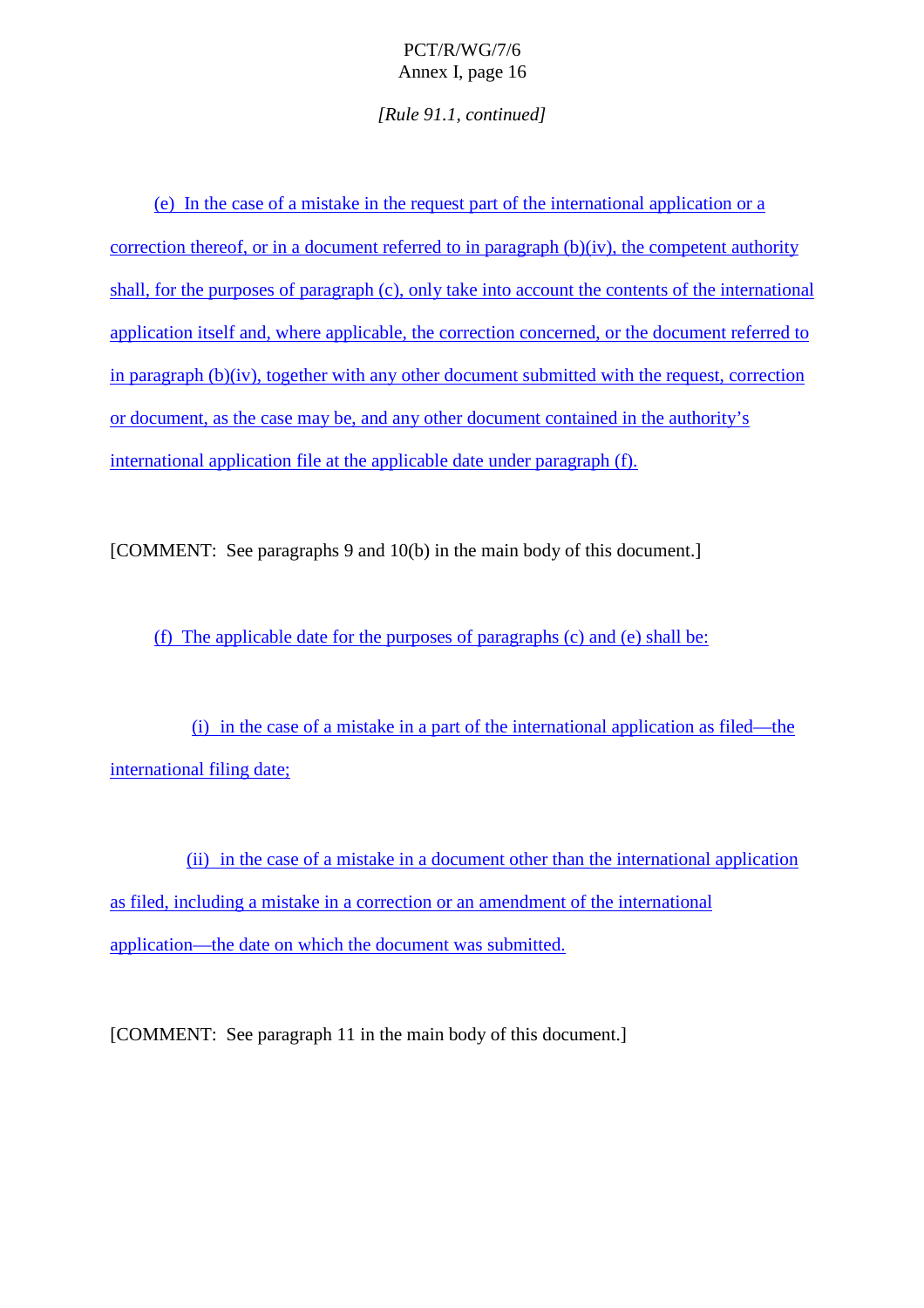*[Rule 91.1, continued]*

 $(g)$  (e) Amistake shall not be rectified under this Rule if:

(i) the mistake lies in the omission Omissions of one or more entire elements of the international application referred to in Art icle  $3(2)$  or one or more entire sheets of the international application ; or , even if clearly resulting from  $$ inattention, at the stage, for example, of copying or assembling sheets, shall not **berectifiable** 

(ii) the mistake lies in a priority claim or in a produce correcting or adding a priority claim under Rule 26*bis*.1(a), where the rectification of the mistake would cause a change in the priority date;

provided that this paragraph shall not affect the operation of Rules 20.4, 20.5 and 26 *bis*.

[COMMENT:Se eparagraphs 14 and 15 in the main body of this document. See also proposed new Rule 26*bis*.2(e), above. Note that the reference to Rules 20.4 and 20.5 is to the text of those Rules as proposed to be amended indocument PCT/R/WG/7/2. Note further that the proposed deletion of the words " even if clearly resulting from inattention, at the stage, for example, of copying or assembling sheets, shall not be rectifiable "is n otintended to modify the principle but is merely a drafting change.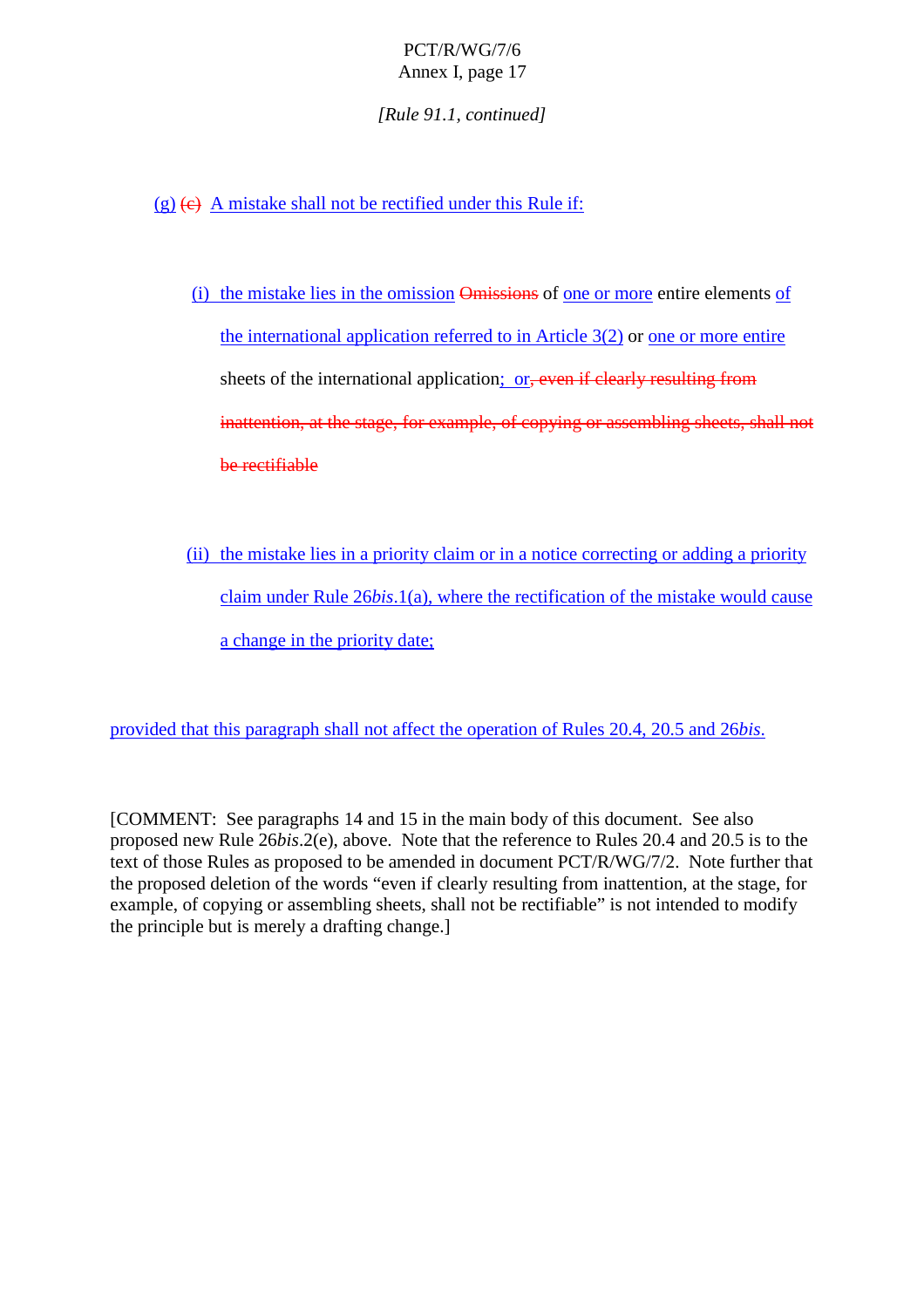*[Rule 91.1, continued]*

 $(h)$   $(d)$  Where the receiving Office, the International Searching Authority, the International Preliminary Examining Authority or the International Bureau discover s Rectification may be made on the request of the applicant. The authority having discovered what appears to be are ctifiable obvious mistake in the international application or another document, it an obvious error may invite the applicant to present a r equest for rectification as provided in paragraphs (e) to (g-quater) under this Rule . Rule 26.4 shall apply *mutatis mutandis* to the manner in which rectifications shall be requested.

[COMMENT: Clarification only. It is proposed to move the last sentence of present  $para graph (d) to propose dnew Rule 91.2(b) (see below).$ ]

91.2 *Requests for Rectification*

A request for rectification under Rule 91.1 shall be submitted to the competent authority within 26 months from the priority date. It shalls pecify the mistake to be rectified and the proposed rectification, and may, at the option of the applicant, containabrief explanation. Rule 26.4 shall apply *mutatis mutandis* as to the manner in which the proposed rectification shall beindicated.

[COMMENT: Seep aragraphs 19to 21 in the main body of this document. See also PLT Rule  $18(1)(a)(i)$ , (iii) and (iv). The indication under PLT Rule  $18.1(a)(ii)$  (the number of the application or patent concerned) is not included here since the request for rectification must be in the form of, or accompanied by, a letter identifying the international application to which it relates (see PCT Rule 92.1(a)). The indication under PLT Rule 18.1(a)(v) (the name and address of the requesting party) is not included since rectification may be made only on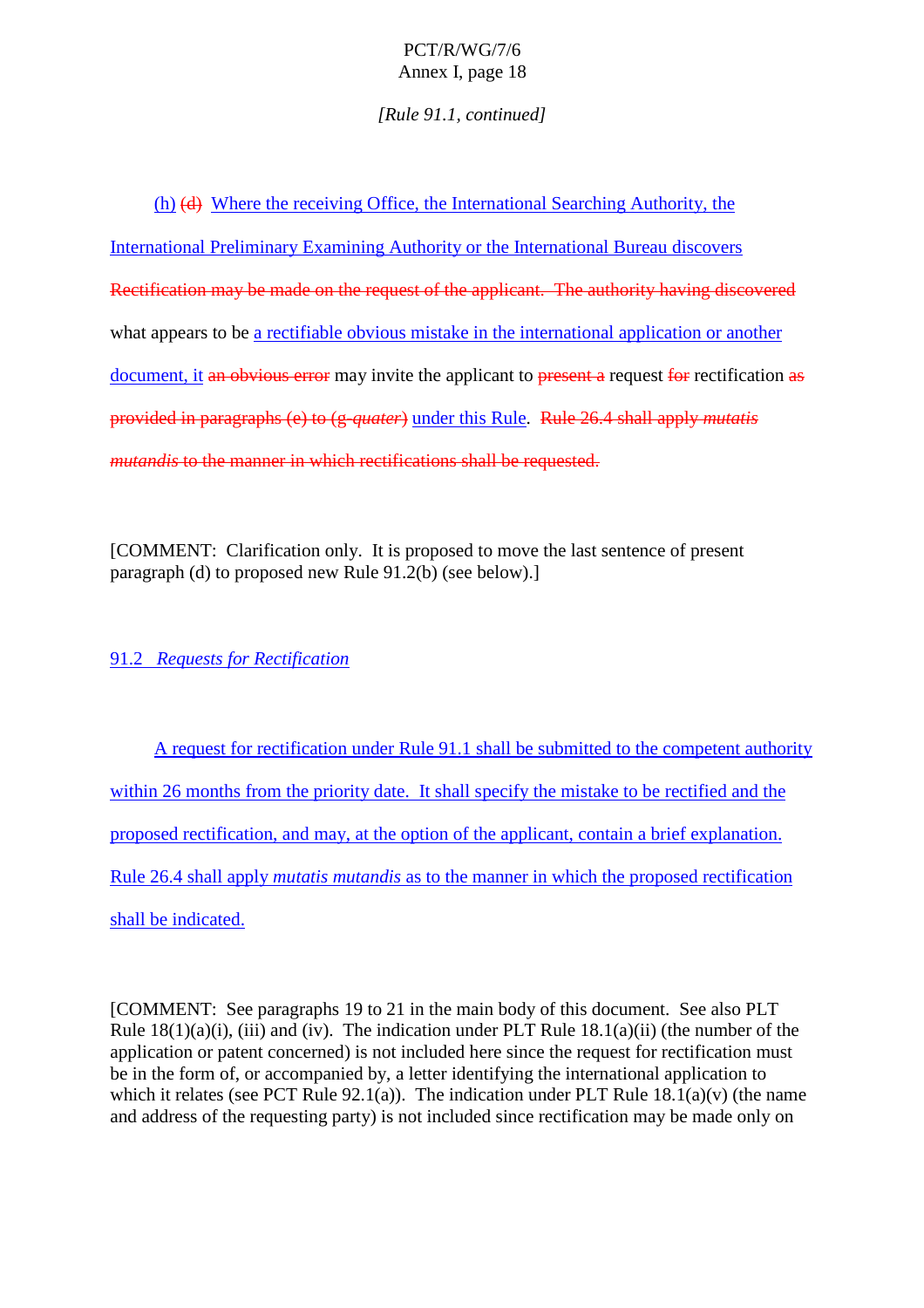*[Rule 91.2, continued]*

the request of the applicant (see Rule 91.1(a) as proposed to be amended, above). Note that the furnishing of a "brief explanation" is at the option of the applicant, consistent with PLT Rule 18(5), which expressly prohibits PLT Contracting States to require compliance with formal requirements other than those referred to in PLT Rule 18(1) to (4).]

 $[91.1(g)]$  The authori zation for rectification referred to inparagraph (e) shall, subject to paragraphs (g -*bis*), (g -*ter*) and (g -*quater*), be effective :

(i) whereitisgiven by the receiving Office or by the International Searching

Authority, if its notification to the Interna tional Bureau reaches that Bureau before the

expiration of 17 months from the priority date;

(ii) whereitisgiven by the International Preliminary Examining Authority, if it is

given before the establishment of the international preliminary examination report;

(iii) where it is given by the International Bureau, if it is given before the expiration of 17 months from the priority date ...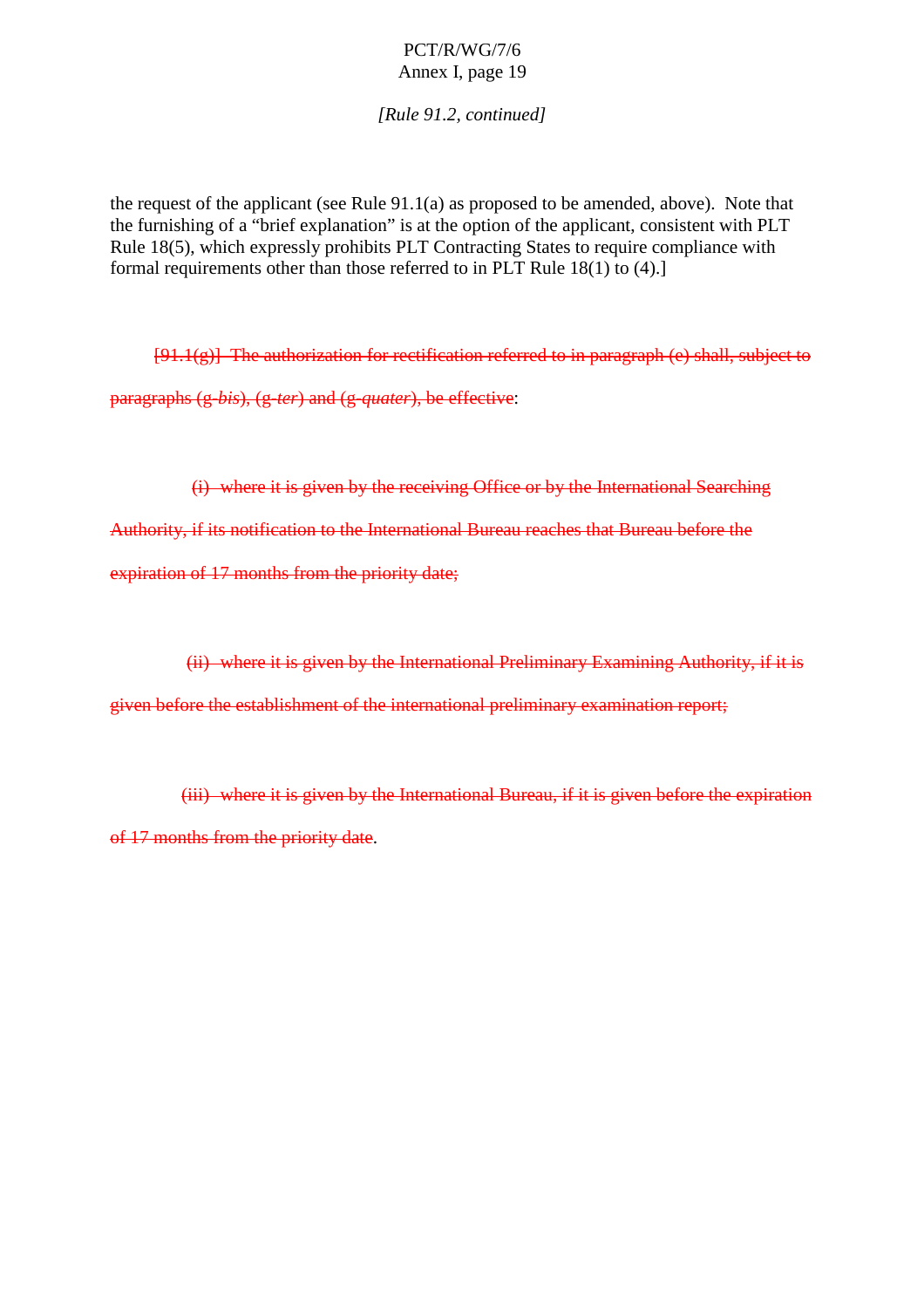91.3 *Authorization and Effect of Rectifications*

(a)  $[91,1]$ (f) The competent authority shall promptly decide whethe rto authorize or refuseto authorize are ctification under Rule 91.1 and Any authority which authorizes or refuses any rectification shall promptly notify the applicant and the International Bureau of the authorization or refusal and, in the case of refus al, of the reasons therefor. The International Bureau shall proceed as provided for in the Administrative Instructions. The authority which authorizes are ctificationshall promptly notify the International Bureau accordingly.

[COMMENT: The proposed ame ndments would align the wording with that used elsewhere in the amended Rule. The Administrative Instructions would have to be modified to require the International Bureau to notify the receiving Office, the International Searching Authority and/ortheIn ternationalPreliminaryExaminingAuthority, and the designated and elected Offices accordingly, as required by the circumstances.]

(b) The rectification under Rule 91.1 of an obvious mistake need not be taken into account by the International Searching Authority for the purposes of the international search report or the written opinion by that Authority, or by the International Preliminary Examining Authority for the purposes of a written opinion by that Authority or the international preliminary examina tion report, if the Authority concerned gives, or is notified of, the authorization of the rectification after it has begun to draw up the written opinion or report  $\alpha$  concerned. The notification under paragraph (a) shall include information as to whether the e rectification has been or will be so taken into account.

[COMMENT:Seeparagraph 21 of the main body of this document.]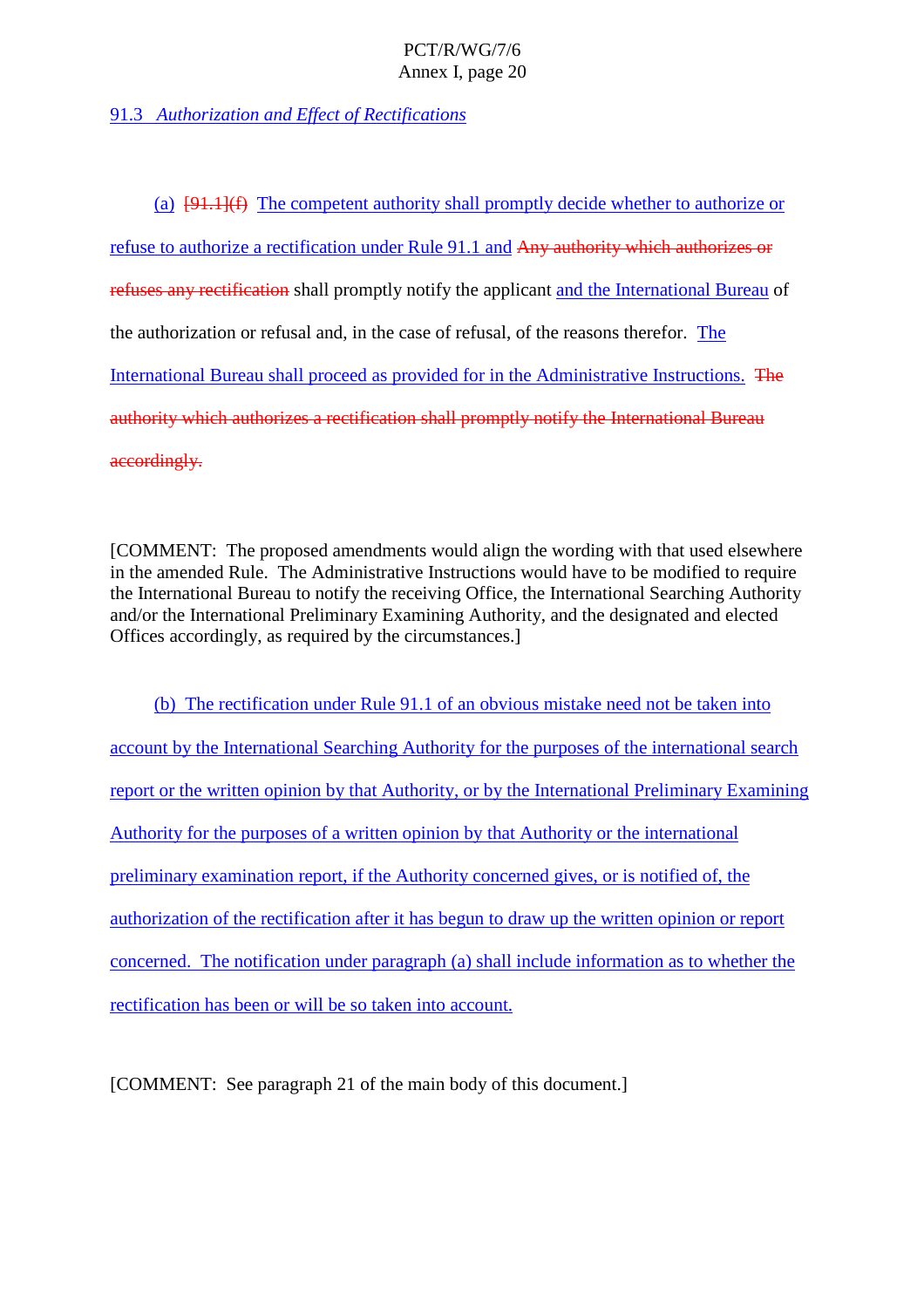### *[Rule 91.3, continued]*

(c) Where the rectification of an obvious mistake has been autho rized under Rule 91.1,

the document concerned shall be rectified in accordance with the Administrative Instructions.

[COMMENT: Sections 325, 413, 511 and 607 of the Administrative Instructions would have to be modified.]

(d) Where the rectification of a nobvious mistake has been authorized, it shall be

effective:

(i) in the case of a mistake in the international application as filed, from the

international filing date;

(ii) in the case of a mistake inadocument other than the international application

as filed, including a mistake in a correction or an amendment of the international application,

from the date on which that document was submitted.

[COMMENT:Proposednewparagraph(d)would clearly spell out the effective date of a rectification once au thorized. It is proposed to modify the Administrative Instructions to provide that, where an international application has been transmitted to the International Bureau as receiving Office under Rule 19.4 because the Office with which the application was originally filed found that it was not competent to receive it, but as ubsequent rectification underRule91.1 would retrospectively make the Office competent, the international application should continue to be processed by the International Bureau.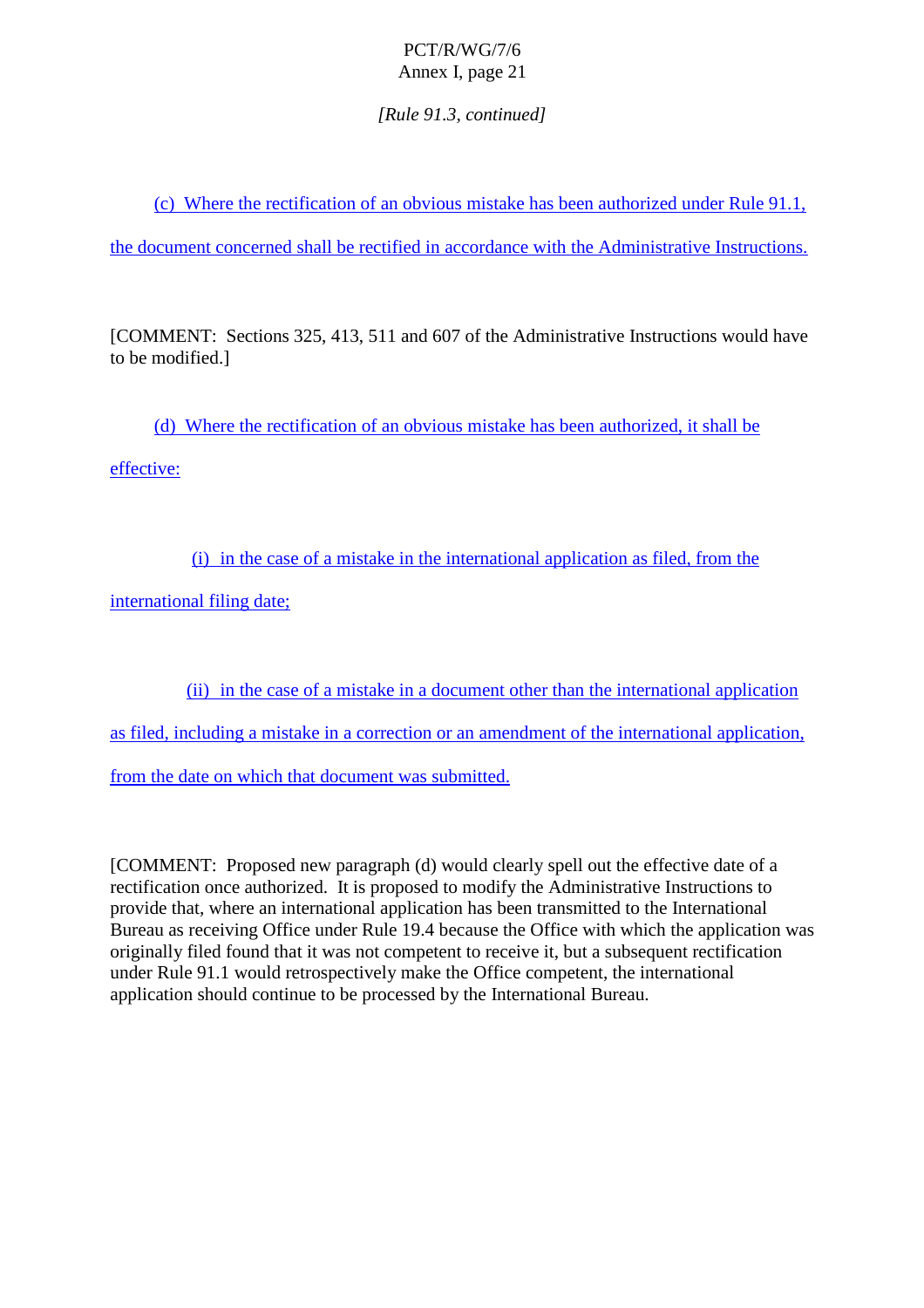*[Rule 91.3, continued]*

(e)  $[91.1](f)$  Where the competent authority refuses to authorize a rectification under Rule 91.1 authorization of the rectification was refused , the International Bureau shall, upon request submitted to it made by the applicant within t wo months from the date of the refusal, priortothe time relevant under paragraph (g *-bis*), (g -*ter*) or (g-*quater*) and subject to the payment of a special fee whose amount shall be fixed in the Administrative Instructions, publish the request for rectificat ion, the reasons for refusal by the authority and any further brief comments that may be submitted by the applicant, if possible together with the international application. A copy of the request reasons and comments (if any) for rectification shall if p ossible beincluded in the communication under Article 20 where a copy of the pamphletis not used for that communication or where the international application is not published by virtue of Article  $64(3)$ .

[COMMENT: Under paragraph (e) as proposed to be a mended, upon request of the applicant, the International Bureau would publish information with regard to a request for rectification which was refused by the International Preliminary Examining Authority, even if the request for publication is received aft er international publication. This would fill a gap which exists under the present Regulations: under present Rule 91.1(f), any request for publication of information with regard to a refuse drequest for rectification has to be received by the International Bureau prior to completion of technical preparations for international publication. In practice, this means that information concerning a request for rectification which has been refused by the International Preliminary Examining Authority after international publication is neither published normentioned in the international preliminary examination report: only authorized rectifications are annexed to that report (see present Rule 70.16; see also Rule 70.16 as proposed to be amended, above). One comment received on the preliminary draft made available for comment on the WIPO website as PCT/R/WG/7 Paper No. 6 suggested that it would be better to make the reasons and comments available by way of file inspection rather than publication (if possible with the application). Such an approach would certainly be appropriate when suitable on -line file inspection and publication systems have been introduced, but pending the development of such systems, it seems preferable to publish the information as at presen tinor derto ensure that the information concerned is made available to designated and elected Offices in the most convenient way.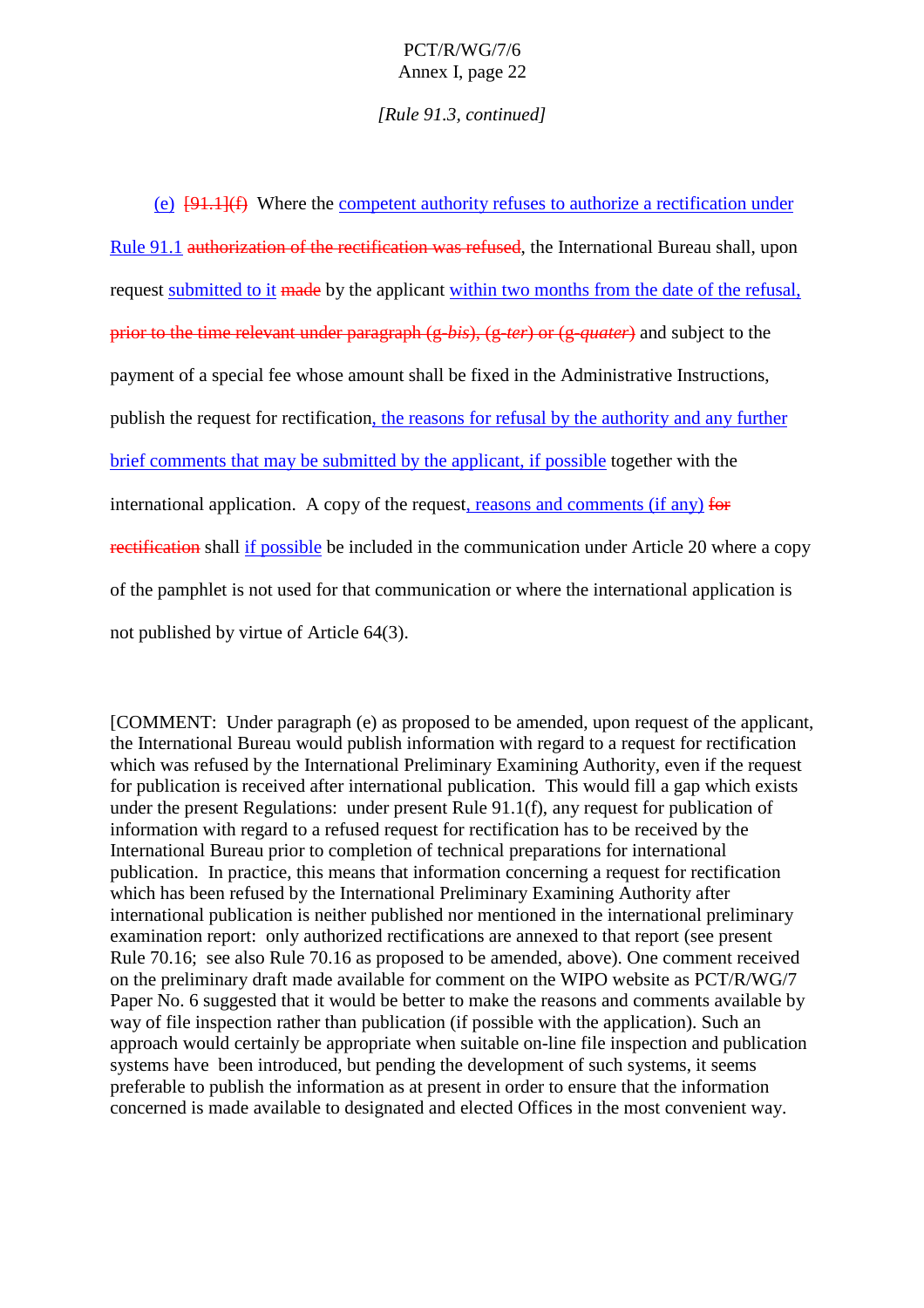*[Rule 91.3, continued]*

(f) The rectification of an obvious mistake need not be taken into account by any designated Office in which the processing or examination of the international application has already started prior to the date on which that Office is notified under Rule 91.3(a) of the authorization of the rectification by the competent authority.

[COMMENT: See paragrap h 24 in the main body of this document.]

[91.1](g-*bis*) If the notification made under paragraph (g)(i) reaches the International  $Bureau, or if there edition made under paragraph(g)(iii) is authorized by the  $ethamian$$ Bureau, after the expiration of 17 months from the priority date but before the technical preparations for international publication have been completed, the authorization shall be effective and the rectification shall be incorporated in the esaid publication.

[91.1](g-*ter*) Where the applicant has asked the International Bureau to publish his international application before the expiration of 18 months from the priority date, any notification made under paragraph (g)(i) must reach, and any rectification made under $paragnh(g)(iii) must be authorized by, the International Bureau, in order for the$ authorization to be effective, not later than at the time of the completion of the technical preparations for international publication.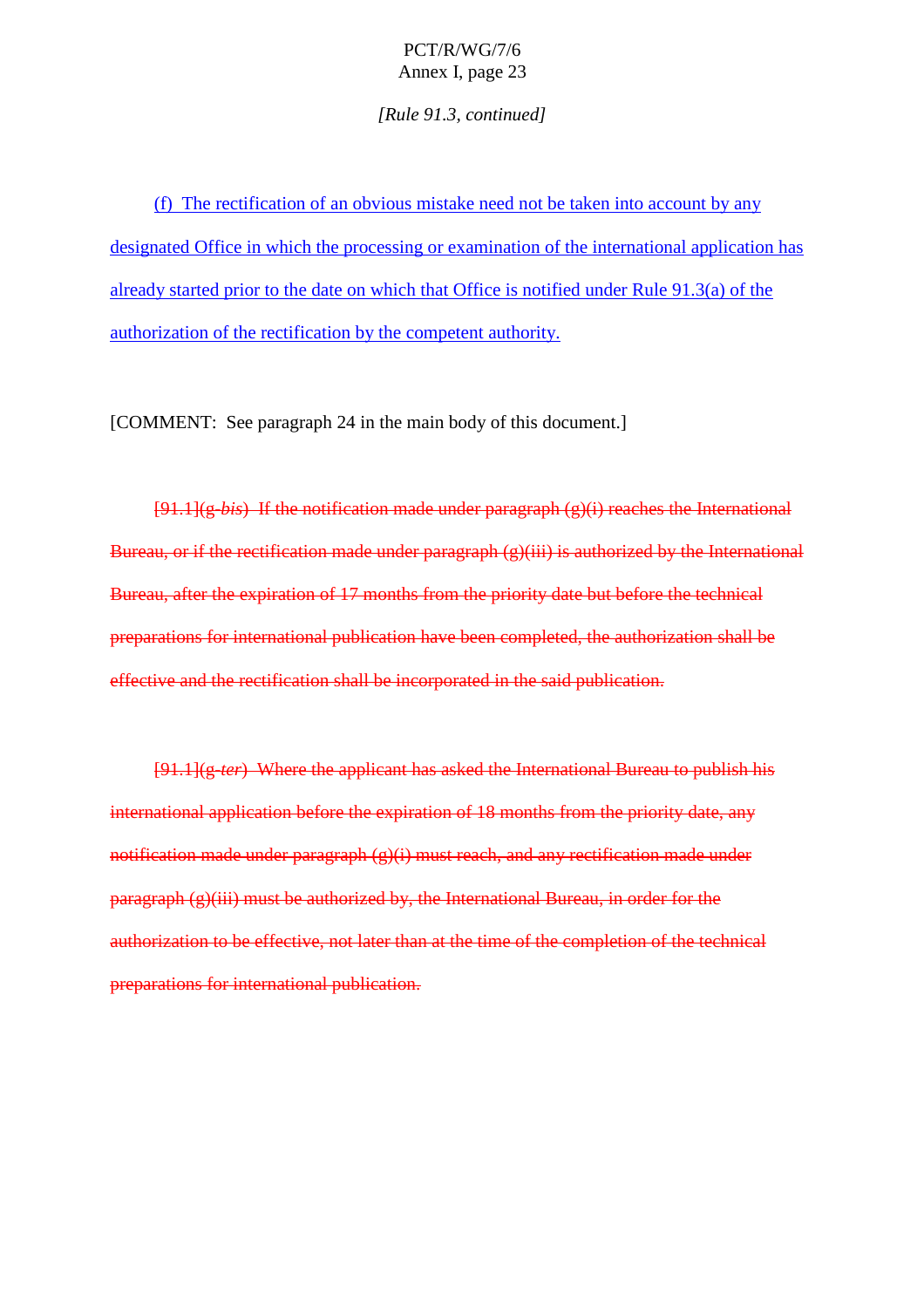*[Rule 91. 3, continued]*

[91.1](g-*quater*) Where the international application is not published by virtue of  $\overline{\phantom{a}}$ Article 64(3), any notification made under paragraph (g)(i) must reach, and any rectification made under paragraph(g)(iii) must be authorized by, the Intern ational Bureau, in order for the authorization to be effective, not later than at the time of the communication of the international application under Article 20.

[Annex II follows]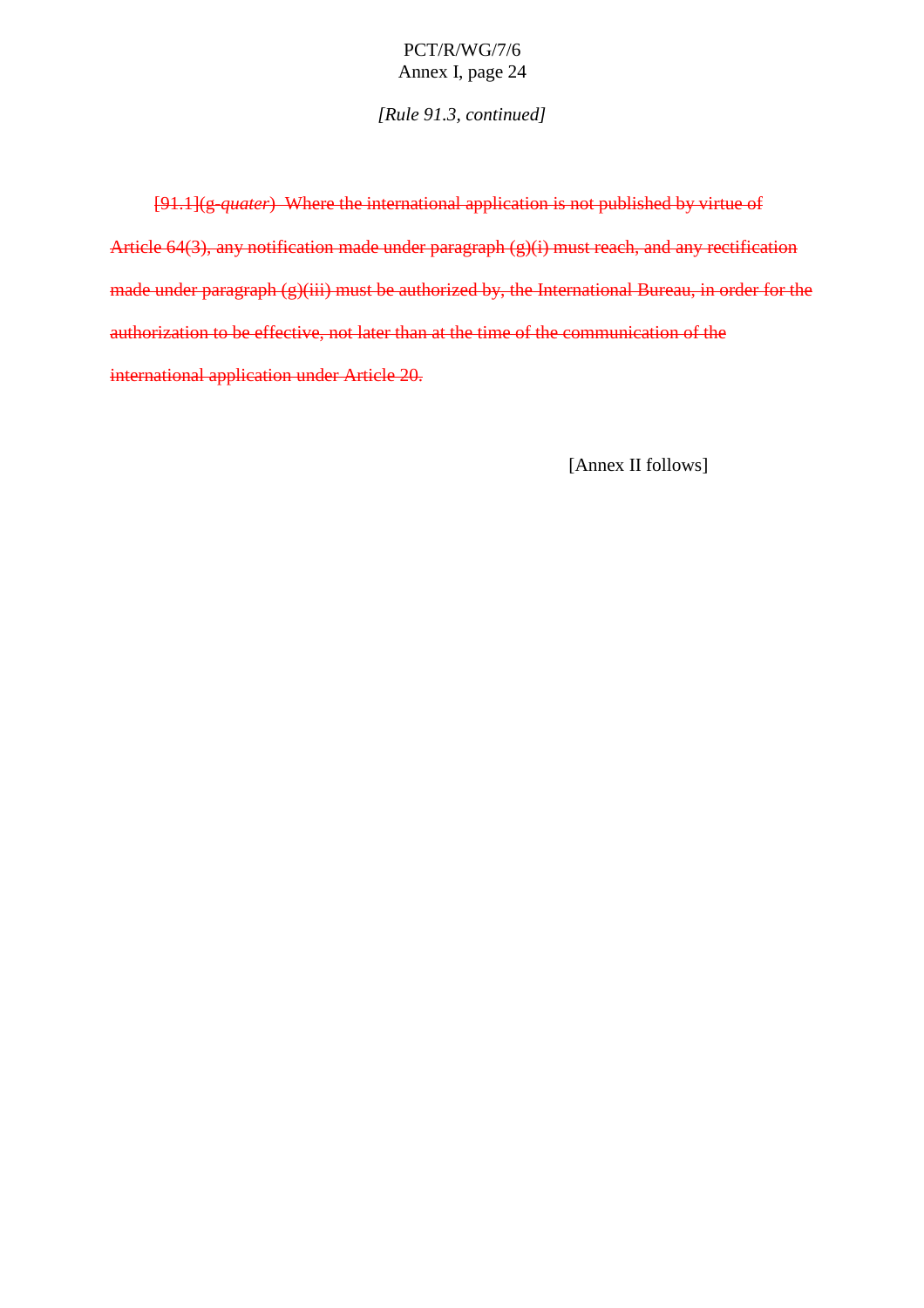#### PCT/R/WG/7/6

### **ANNEXII**

### PROPOSED AMENDMENTS OF THE PCTREGULATIONS:

### RECTIFICATION OF O BVIOUS MISTAKES

# $\,$  RULE91<br>"CLEANCOPY"  $^{-4}$

## Rule 91 ["clean" copy] Rectification of Obvious Mistakes in the International

<sup>4</sup> Comments on particular provisions appear only in the "marked -up" copy contained in Annex I.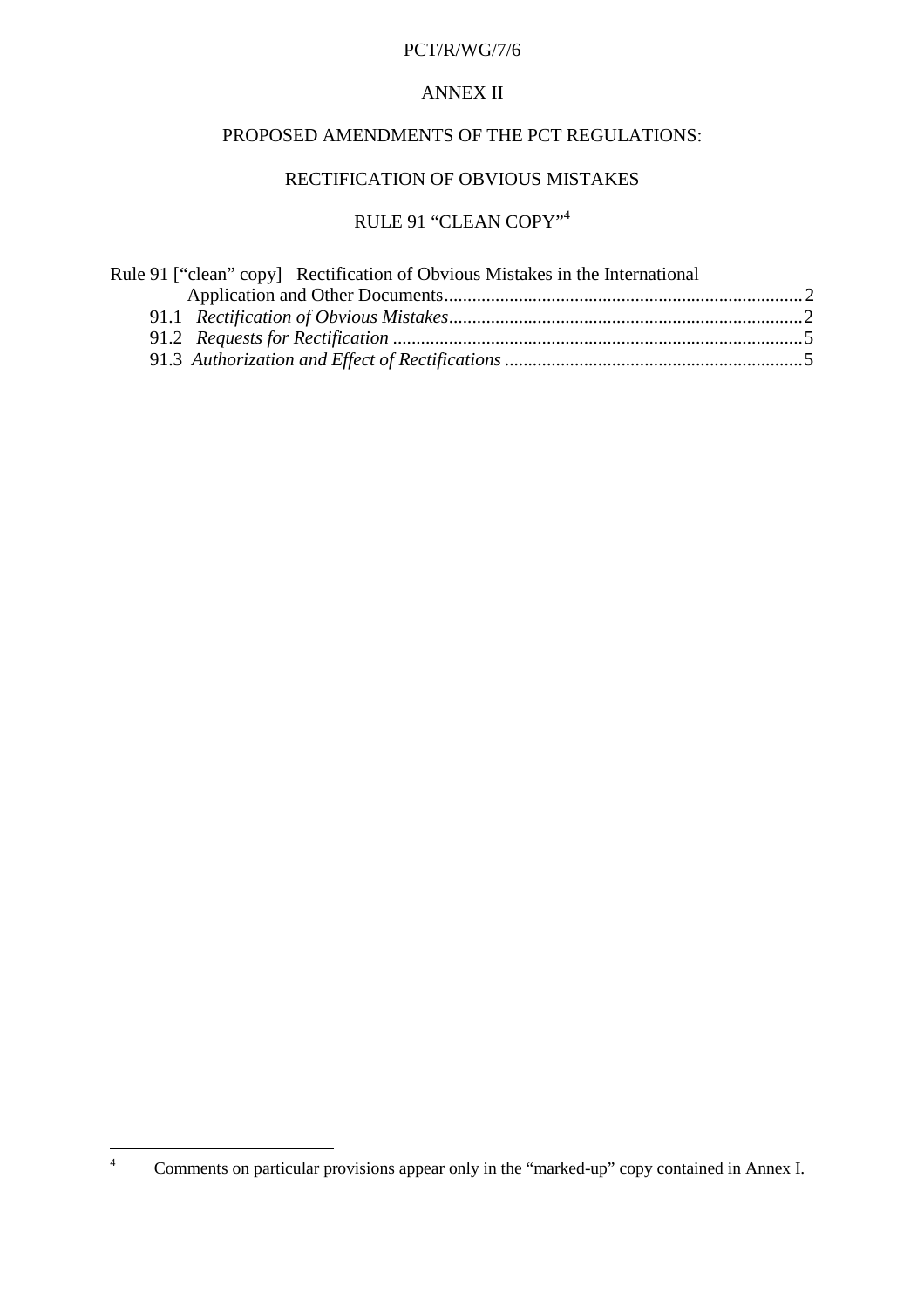# PCT/R/WG/7/6

### Annex II, page 2

#### **Rule 91 ["clean" copy]**

#### **Rectification of Obvious Mis** takes in

#### **the International Application and Other Documents**

91.1 *Rectification of Obvious Mistakes*

(a) Anobvious mistake in the international application or another documents ubmitted by the applicant may be rectified in accordance with this Rule if the eapplicant so requests.

(b) The rectification of a mistakeshall be subject to authorization by the "competent" authority", that is to say:

(i) in the case of a mistake in the request part of the international application or in acorrection thereof —by the receiving Office;

(ii) in the case of a mistake in the description, claims, drawings or abstract or in a correction thereof, orinanamendment under Article 19, unless the International Preliminary Examining Authority is competent under item (iii) — by the International Searching Authority;

(iii) in the case of a mistake in the description, claims, drawings or abstract or in a correction thereof, orinanamendment under Article 19 or 34, where a demand for international preliminary examination has been made and has not been withdrawn and the date on which international preliminary examinations hall start in accordance with Rule 69.1 has passed —by the International Preliminary Examining Authority;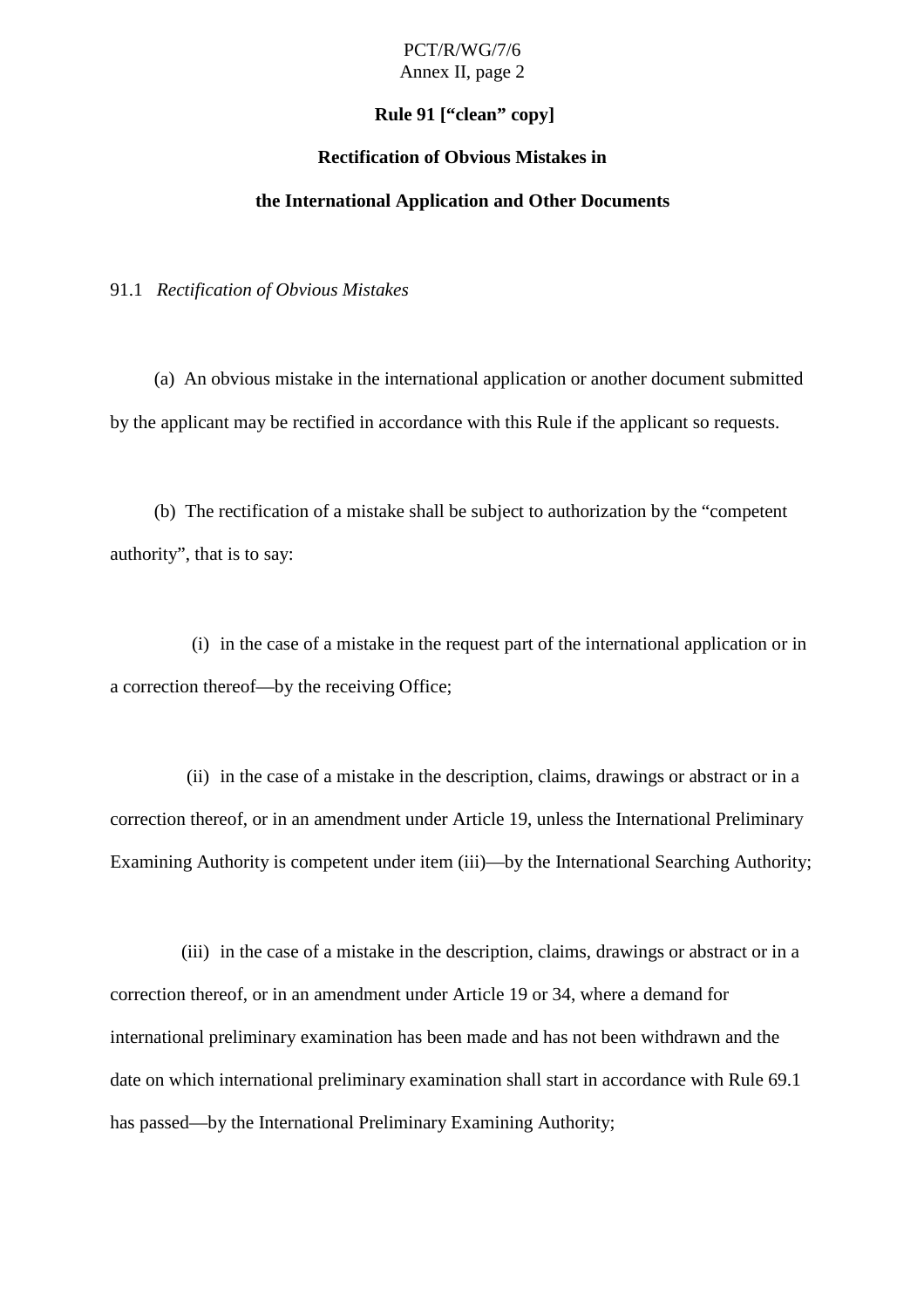*[Rule 91.1(b), continued]*

 $(iv)$  in the case of a mistake inadocument not referred to initems  $(i)$  to  $(iii)$ submitted to the receiving Office, the International Searching Authority, the International Preliminary Examining Authority or the International Bureau —by that Office, Authority or Bureau, as the case may be.

(c) The competent authority shall authorize the rectification under this Rule of a mistake if, and only if, it is obvious to the competent authority that, as at the applicable date under paragraph (e), something else was intended than what appears in the document concerned and that nothing else could have been intended than the proposed rectification.

(d) In the case of a mistake in the description, claims, drawings or abstract or in a correction or amendment thereof, the competent authority shall , for the purposes of paragraph (c), only take into account the contents of the international application itself and, where applicable, the correction or amendment concerned.

(e) In the case of a mistake in the request part of the international application on or a  $correction thereof, or in a document referred to in paragraph (b) (iv), the competent authority$ shall, for the purposes of paragraph (c), only take into account the contents of the international application itself and, where applicable, the correction concerned, or the document referred to in paragraph (b)(iv), together with any other documents ubmitted with the request, correction or document, as the case may be, and any other document contained in the authority's  $intermational application file att he applied at the sample data and the parameter path (f).$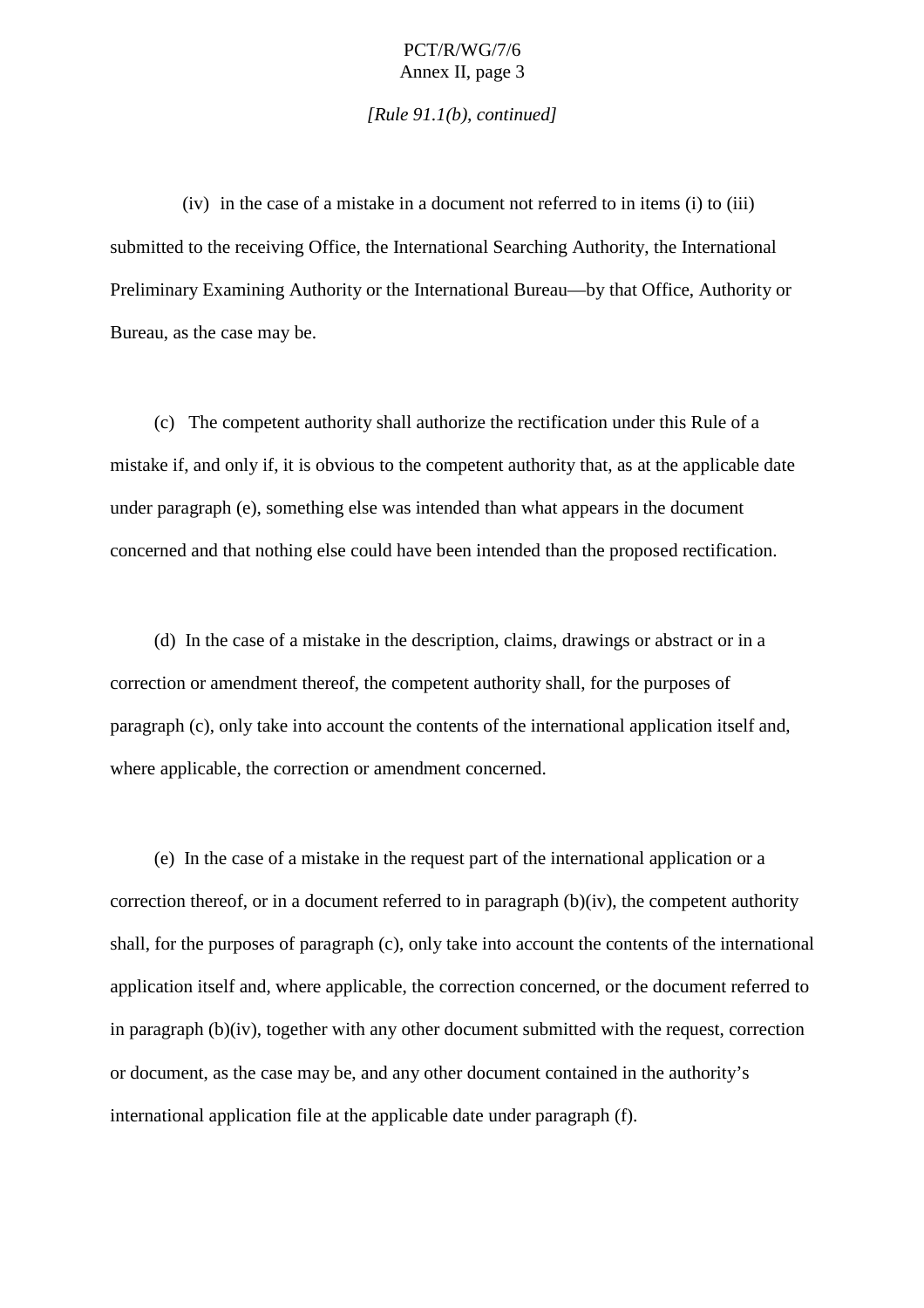#### *[Rule 91.1, continued]*

(f) The applicable date for the purposes of paragraphs  $(c)$  and  $(e)$  shall be:

(i) in the case of a mistake in a part of the international application as filed —the international filing date;

(ii) in the case of a mistake in a document other than the international application as filed, including a mistake in a correction or an amendment of the international application—the date on which the document was submitted.

 $(g)$  Amistake shall not be r ectified under this Rule if:

- (i) the mistake lies in the omission of one or more entire elements of the international application referred to in Article 3(2) or one or more entire sheets of the international application; or
- (ii) the mistake lies in a properties in a properties in a properties in a priority of the mistake lies in a priority claim under Rule 26*bis*.1(a), where the rectification of the mistake would cause a change in the priority date;

provided that this paragraph shall not affect the operation of Rules 20.4, 20.5 and 2 6*bis*.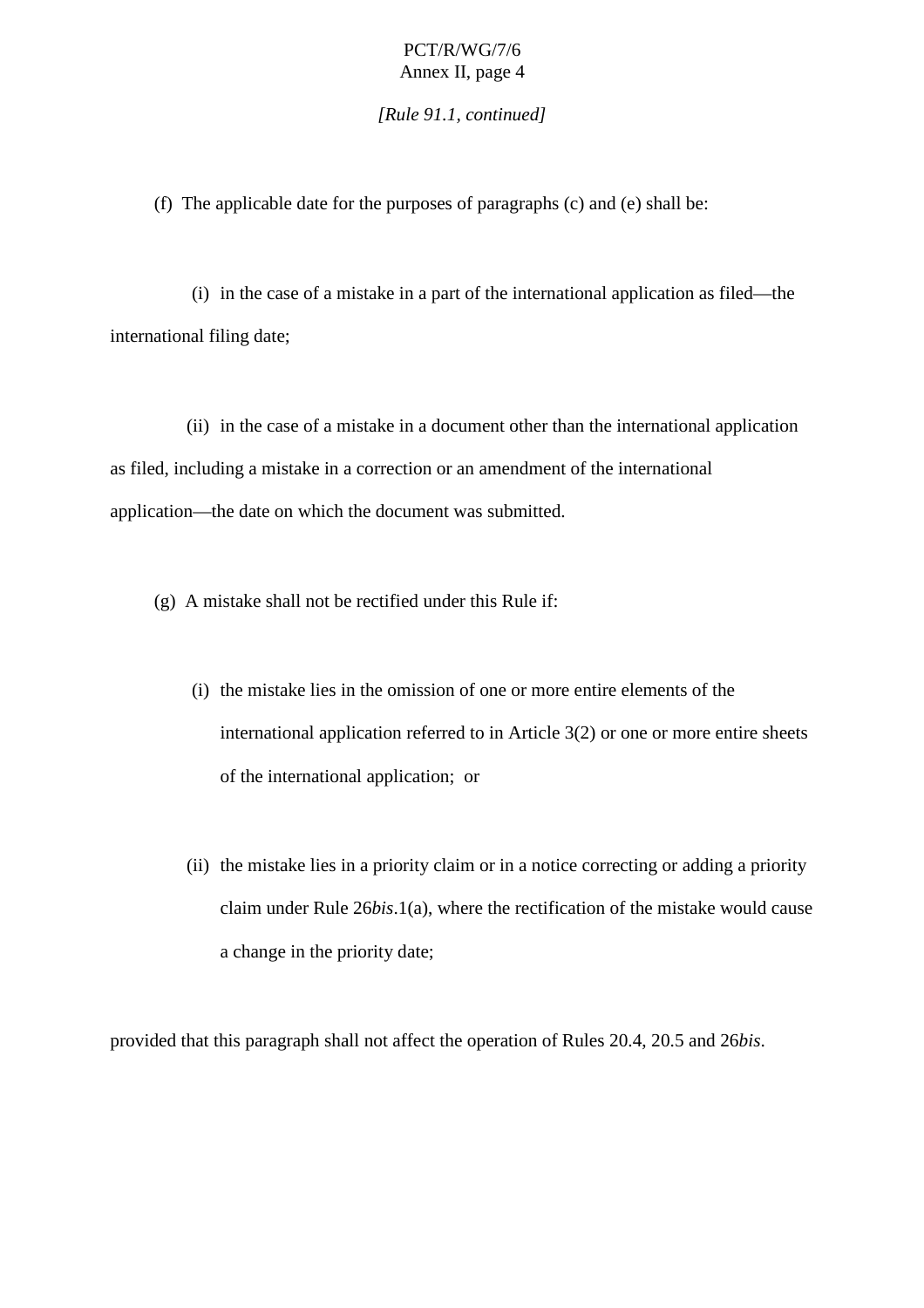*[Rule 91.1, continued]*

(h) Where the receiving Office, the International Searching Authority, the International Preliminary Examining Authority or the International Bureau discovers what appears to be a rectifiable obvious mistake in the internatio nal application or another document, it may invite the applicant to request rectification under this Rule.

#### 91.2 *Requests for Rectification*

A request for rectification under Rule 91.1 shall be submitted to the competent authority within 26 months from the epriority date. It shalls pecify the mistake to be rectified and the proposed rectification, and may, at the option of the applicant, containabrief explanation. Rule 26.4 shall apply *mutatis mutandis* as to the manner in which the proposed rectificatio n shall beindicated.

#### 91.3 Authorization and Effect of Rectifications

(a) The competent authority shall promptly decide whether to authorize or refuse to authorize arectification under Rule 91.1 and shall promptly notify the applicant and the International Bureau of the authorization or refusal and, in the case of refusal, of the reasons therefor. The International Bureau shall proceed as provided for in the Administrative Instructions.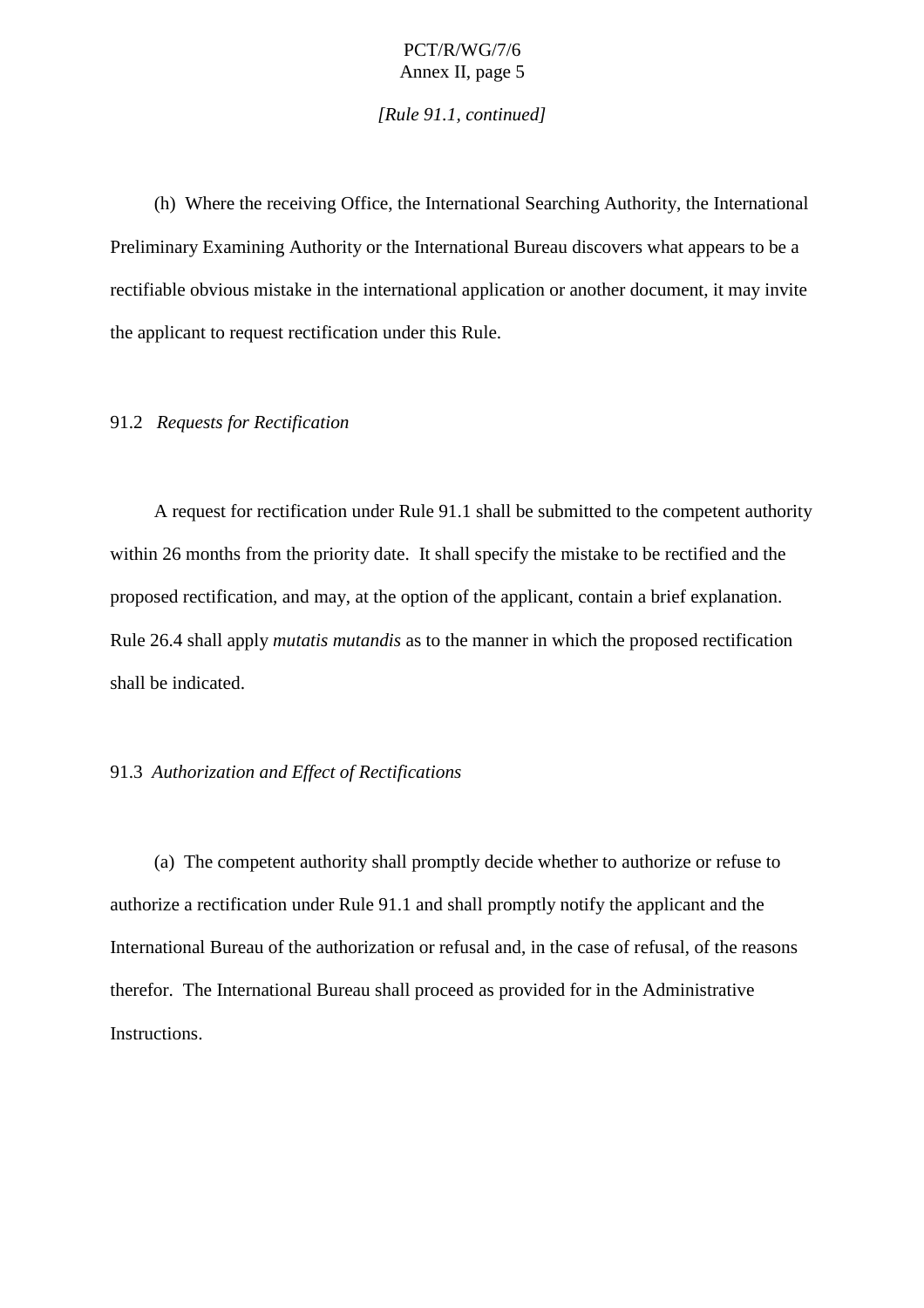*[Rule 91.3, continued]*

(b) The rectification under Rule 91.1 of an obvious mistake need not be taken into account by the International Searching Authority for the purposes of the international search report or the written opinion by that Authority, or by the International Preliminary Examining Authority for the purpose sof a written opinion by that Authority or the international preliminary examination report, if the Authority concerned gives, or is notified of, the authorization of the rectification after it has begun to draw up the written opinion or report concerned. The notification under paragraph (a) shall include information as to whether the rectification has been or will be so taken into account.

(c) Where the rectification of an obvious mistake has been authorized under Rule 91.1, the document concerned shal l be rectified in accordance with the Administrative Instructions.

(d) Where the rectification of an obvious mistake has been authorized, it shall be effective:

(i) in the case of a mistake in the international application as filed, from the international filing date;

(ii) in the case of a mistake inadocument other than the international application as filed, including a mistake in a correction or an amendment of the international application, from the date on which that document was submitted.